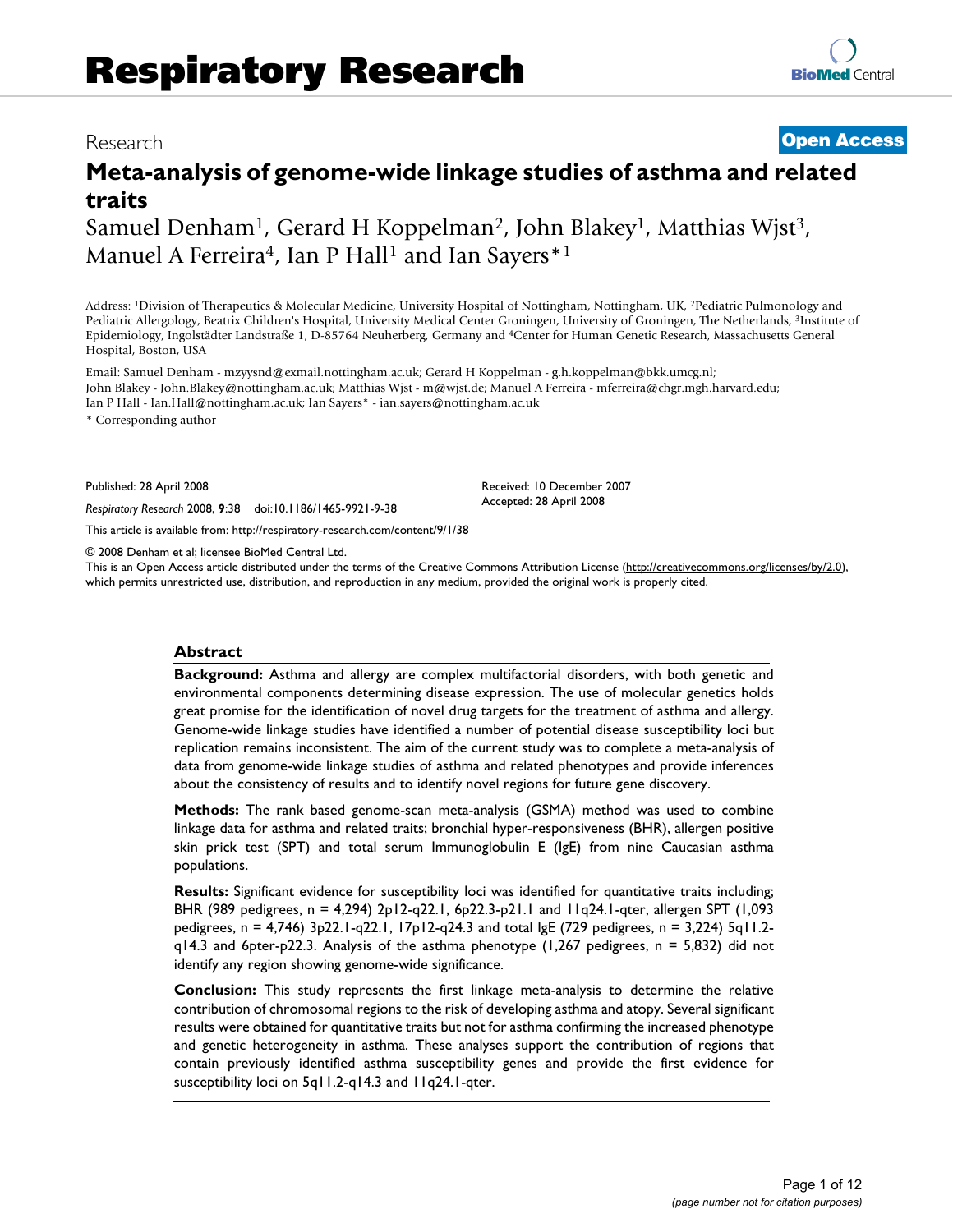# **Background**

Asthma is a disease characterised by recurrent respiratory symptoms, reversible variable airway obstruction, airway inflammation and increased bronchial hyper-responsiveness [1]. Estimates suggest that 100–150 million people worldwide have asthma. Atopy is a predisposition towards the development of immediate hypersensitivity against common environmental antigens. Atopy and asthma are closely related, however they are not interchangeable. Most asthmatic individuals are atopic but atopic individuals may not have asthmatic symptoms. Asthma and atopic disease show strong familial aggregation and heritability estimates vary between 36–79% [2]. A greater understanding of the genetic basis of asthma and atopy holds great promise for the identification of novel therapeutic targets.

Linkage analysis using short tandem repeats or microsatellites to follow the transfer of genetic information between generations has been used to identify chromosomal regions that potentially contain asthma and atopy susceptibility genes. Commonly sub-phenotypes of clinical relevance are used including; elevated total Immunoglobulin E (IgE) levels, atopy defined by positive skin prick test to one or more allergen or elevated specific IgE and bronchial hyper-responsiveness (BHR) [3]. These studies have identified linkage on multiple chromosomal regions *e.g*. 2q22-33, 5q31.1-33, 6p21.3, 11q13, 12q14.3- 24.1, 13q14, 14q11.2-13 and 19q13; however replication of linkage findings has been limited [3]. Low statistical power and the potential for type I and type II errors may explain these findings. Combining data has the potential to provide inferences about the consistency of results across studies and to identify regions that contain asthma and atopy susceptibility genes.

The aim of the current study was to complete the first meta-analysis of available genome wide linkage data for asthma and related traits (asthma *per se*, BHR, total IgE, allergen skin prick test response (SPT)) in the Caucasian population using the Genome Scan Meta Analysis (GSMA) method [4]. GSMA is a non parametric, rank based approach and has been used extensively in other disorders *e.g*. schizophrenia [5].

# **Methods**

# *Systematic Literature Search*

To identify published studies for inclusion in the GSMA of asthma and related phenotypes we completed a systematic literature review in September 2006. We used PubMed and the following search string (*Asthma OR BHR OR bronchial hyper responsiveness OR bronchial hyperreactivity OR AHR OR airway hyper responsiveness OR respiratory hypersensitivity OR histamine OR slope OR methacholine OR atopy OR atopic OR dermatitis, atopic OR IgE OR immu-* *noglobulin E OR SPT OR skin prick tests OR skin tests) AND linkage AND genome-scan OR scan OR genome OR genomewide OR genome-wide OR LOD OR microsatellite*). Limits were set on the search including; published in English, human studies, published 1996–2006 and the exclusion of reviews. This initial search identified 516 matches of which 488 were discarded as not containing genome-wide linkage data. A further eight studies were discarded as they were in non-Caucasian populations and we wished to avoid any population stratification issues leaving 20 potential Caucasian studies for inclusion. Genome-wide linkage analyses for asthma related traits in the Hutterite Founder population [6] was not included in the current analyses as limited data was available and the focus of the present study was Caucasian out-bred populations.

Of the 20 manuscripts identified a further nine were removed from the analyses for a combination of the following reasons; the study was superseded by another including the families from the original, LOD score plots in the manuscript were not labelled and/or unreadable, no genome-wide data was presented *e.g*. in the manuscript describing the positional cloning of *ADAM33*, linkage analyses in 460 families for asthma, IgE and BHR phenotypes were performed but has never been published in full [7] or the phenotypes studied did not meet our criteria. All authors were contacted and invited to provide complete datasets.

# *Phenotype definition and study inclusion/exclusion*

There was a large degree of heterogeneity in phenotype definitions and so these were standardised for inclusion. Asthma was defined using doctor diagnosis and/or currently taking asthma medication, however we did include data from the Dutch population which used an algorithm based on asthma symptoms, the presence of BHR, reversibility to  $\beta_2$ -adrenergic receptor agonist and smoking history to define asthma [8]. Analyses were completed with and without the Dutch families. Total IgE levels were analysed in the genome scans using quantitative data generated by Pharmacia CAP system [9], Pharmacia IgE EIA [10], Phadebas PRIST [11] and ELISA techniques [12,13] which have shown good inter assay correlation [14,15], therefore all studies were included. Positive skin prick response to one or more allergen was used as a marker of atopy and for inclusion in the GSMA. However, allergens used in each study varied; Dermatphagoides pteronyssinus, mixed grass pollen [9], Dermatphagoides pteronyssinus, Cladosporium herbarum, Alternaria tenuis, timothy grass, olive, birch, Parieteria judaica, ragweed, Aspergillus, Blatella Germancia [11], mixed grass and tree pollens, mixed weeds, Dermatphagoides pteronyssinus, dog, cat, a mixture of guinea pig and rabbit, horse, Aspergillus fumigatus, Alternaria alternate [10], house dust mite [12], Dermatphagoides pteronyssinus and 10 others [13] and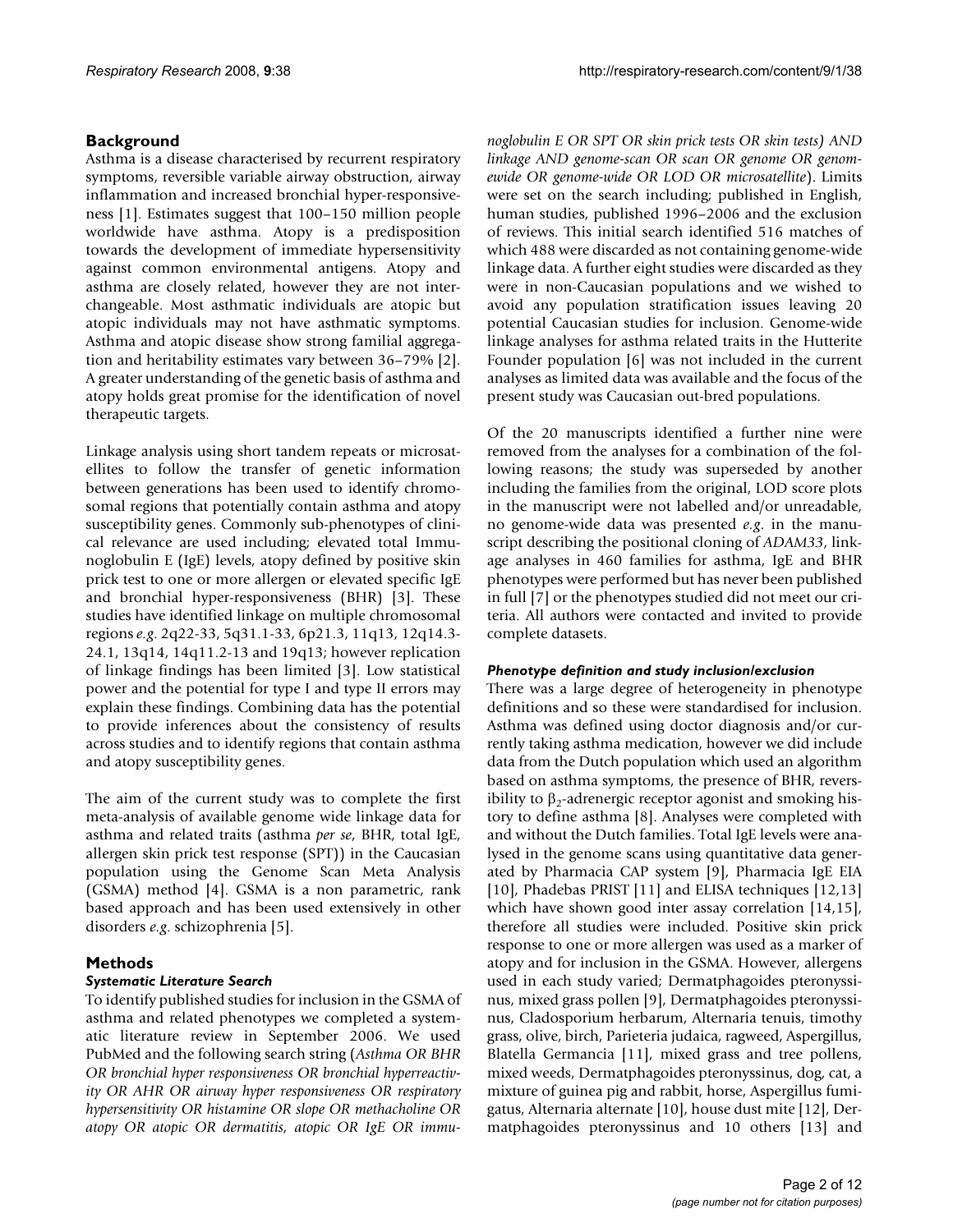Dermatphagoides pteronyssinus, D. farinae, dog, cat, grass mix, pollen and alternaria [16]. BHR was measured in multiple ways using different provocation stimuli *e.g*. histamine or methacholine providing categorical and/or quantitative analyses. These provocation stimuli have shown a significant correlation  $(r = 0.95)$  in the responses induced [17], however it is worth noting that this has not been reproduced in all studies. Studies with BHR data were included in the GSMA irrespective of the criteria used in the original manuscript.

#### *Genome Scan Meta Analysis (GSMA)*

GSMA was used as it is able to combine linkage data from studies with different marker sets and analysed by different methods including permutated p-values. GSMA was implemented using GSMA software [4,5,18]. Briefly, the genome was divided into 120 bins of approximately 30 cM, for each study the maximum evidence for linkage *e.g*. LOD score or p-value was identified for each bin and these bins were then ranked relative to their evidence for linkage in that study. These ranks were summed across studies and the summed rank (SR) forms the basis of the test statistic [4]. An ordered rank (OR) statistic was also generated which gives a genome wide interpretation of significance by comparing the n-th highest summed rank with the distribution of the n-th highest summed ranks obtained through simulation [5]. We completed an unweighted and weighted analyses using information content ( $\sqrt{(n\omega)}$  pedigrees × no. markers)) as a weighting factor.

# *Statistical Significance*

Simulation studies have shown that any bin with a p(SR)  $< 0.05$  and a p(OR)  $< 0.05$  has a high probability of containing a true susceptibility gene [5]. Applying Bonferroni correction a p < 0.000417 provides evidence for genome wide significance for linkage and a  $p < 0.0083$  provides suggestive evidence for linkage [5].

# **Results**

#### *Data included*

The selection criteria and data requests provided eleven studies of nine Caucasian asthma populations for our analyses (Table 1) including data from 1,267 pedigrees (n = 5,832) for asthma (80.2% of pedigrees available in the public domain or following request, missing 249 [19] and 65 pedigrees  $[20]$ , 989 pedigrees  $(n = 4,294)$  for BHR (79.9% of available, missing 249 pedigrees [19]), 1,093 pedigrees ( $n = 4,746$ ) for SPT (81.5% of available, missing 249 pedigrees  $[19]$  and 729 pedigrees  $(n = 3,224)$  for total IgE (65.9% of available, missing 249 [19], and 129 pedigrees [21]).

### *Asthma*

The weighted asthma analyses did not identify any chromosomal region with a  $p(SR)$  and  $p(OR) < 0.05$  (Figure 1 and Table 2). No bin p(SR) met genome wide significance ( $p < 0.000417$ ) or suggestive evidence for linkage ( $p <$ 0.0083) in these analyses however three regions demonstrated a p(SR) < 0.05; 6p22.3-p21.1, 10p14-q11.21 and 12q24.31-qter (Table 2). Eight regions met suggestive linkage criteria in the ordered rank analyses; 1p31.1 p13.3, 2p12-q22.1, 4p14-q13.3, 7q34-qter, 12pter-p12,1, 12p12.1-p11.21, 14q32.12-qter, 17pter-p12 and 20pterp12.3 (Table 2). Analyses of the asthma phenotype using unweighted GSMA generated similar findings to the weighted analyses (Figure 2). To confirm that the inclusion of the Dutch linkage data for the asthma phenotype (defined by algorithm) had not confounded the analyses we completed GSMA without these data focusing on doctor diagnosed asthma only (1,067 pedigrees). Again, no chromosomal region with a  $p(SR)$  and  $p(OR) < 0.05$  was identified (data not shown).

### *Bronchial Hyper-responsiveness*

The weighted BHR analyses strongly suggested that 6p22.3-p21.1 contains BHR susceptibility gene(s) as a  $p(SR)$  and  $p(OR) < 0.05$  was observed ( $p = 0.007$ ,  $p =$ 0.049 respectively (Figure 1 and Table 3)). Two other regions showed suggestive evidence (p < 0.0083) for linkage to the BHR phenotype; 2p12-q22.1 ( $p(SR) = 0.006$ ) and  $11q24.1$ -qter (p(SR) = 0.005). In the unweighted analyses three regions showed evidence for linkage (p(SR) and p(OR) ≤ 0.05), *i.e*. 2q22.1-q23.3, 7q12.11-q31.1 and 5q23.2-q34 (Figure 2).

# *Positive allergen skin prick test*

Weighted analyses of the SPT phenotype identified two regions that had a  $p(SR)$  and  $p(OR) \le 0.05$  strongly suggesting these regions are susceptibility loci (Figure 1 and Table 4). These regions are 17p12-q24.3 (two adjacent bins,  $17p12-q21.33 p(SR) = 0.00043$ ,  $p(OR) = 0.050$  and  $17q21.33-q24.3 \text{ p(SR)} = 0.047, \text{ p(OR)} = 0.038 \text{ and}$ region 3p22.1-q22.1 (three adjacent bins, 3p22.1-p14.1  $p(SR) = 0.045$ ,  $p(OR) = 0.063$ ,  $3p14.1-q12.3$   $p(SR) =$ 0.003,  $p(OR) = 0.0045$  and  $3q12.3-q22.1$   $p(SR) =$ 0.00084, p(OR) = 0.00406). The analyses of the unweighted SPT datasets identified chromosomes 3 and 17 as containing the major determinants (Figure 2).

#### *Total Immunoglobulin E*

Weighted analyses of the IgE phenotype strongly suggested 5q11.2-q14.3 ( $p(SR) = 0.031$ ,  $p(OR) = 0.060$ ) and 6pter-p22.3 (p(SR) =  $0.033$ , p(OR) =  $0.026$ ) contain genes that influence IgE levels (Figure 1 and Table 5). The region adjacent to 6pter-p22.3, *i.e*. 6p22.3-p21.1 has a p(SR) = 0.00999 approaching suggestive linkage providing further evidence for this region. Analyses of the IgE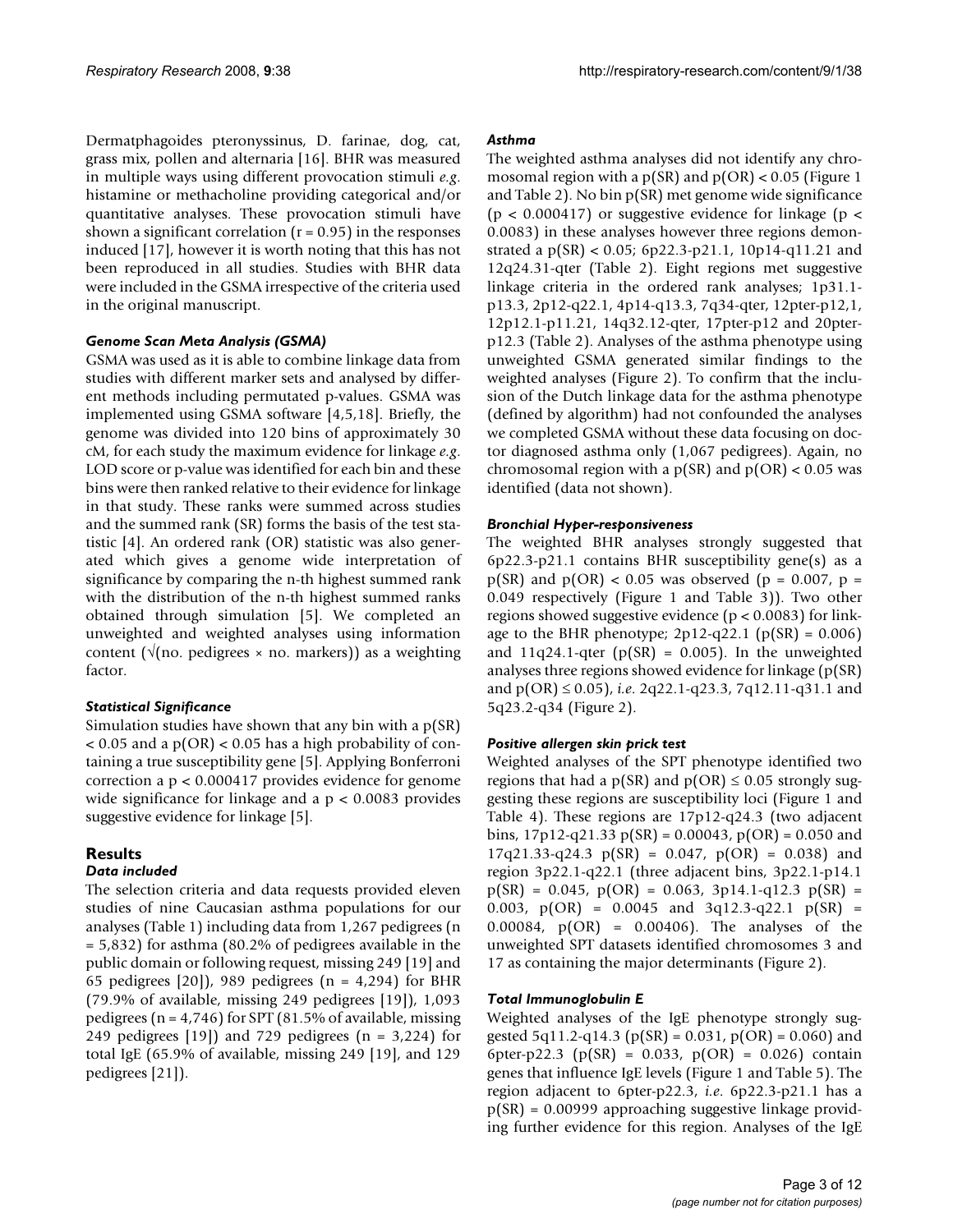|                           |                                                        | <b>NUMBER OF.(b)</b> |      |         |                             |                      |                            |                                  |
|---------------------------|--------------------------------------------------------|----------------------|------|---------|-----------------------------|----------------------|----------------------------|----------------------------------|
| <b>COHORT (REF.)</b>      | <b>PHENOTYPES(a)</b>                                   | PED. (AFF/IND.)      | MKS. | WF.     | MKR MAP (SP.)(c)            | <b>STUDY TYPE(d)</b> | <b>ANALYSIS PROGRAM</b>    | <b>INCLUDED IN GSMA</b>          |
| Australian <sup>[9]</sup> | <b>B:</b> Slope $(-,0-12 \mu \text{mol} \text{meth.})$ | 80 (25/364)          | 253  | 142.267 | $- (10 cM)$                 | Nonpar.two.          |                            | <b>B</b> : 23 p-values < $0.05$  |
|                           | I: Quantitative                                        |                      |      |         |                             |                      |                            | <b>I:</b> $21$ p-values < $0.05$ |
|                           | S: 2 allergens                                         |                      |      |         |                             |                      |                            | <b>S:</b> 19 p-values $< 0.05$   |
| <b>CSGA [33]</b>          | A: Quest./Doc diag                                     | 79 (200/316)         | 360  | 168.642 | Marshfield (10 cM)          | Nonpar. multi.       | Modified GENEHUNTER        | A: LOD scores from graphs        |
| German <sup>[34]</sup>    | <b>B:</b> $PD_{20}$ (Neb, < 8 mg/ml meth.)             | 97 (200/415)         | 333  | 179.725 | Modified Genethon (10.7 cM) | Nonpar. multi.       | GENEHUNTER, MAP-MAKER/SIBS | <b>B:</b> Complete dataset       |
| French [11]               | A: Quest./Meds.                                        | 46 (102/210)         | 254  | 108.093 | $- (13 cM)$                 | Nonpar. multi.       | <b>GENEHUNTER, SIBPAIR</b> | A: 11 p-values                   |
|                           | B: Slope (-, meth.)                                    |                      |      |         |                             |                      |                            | <b>B</b> : 8 p-values            |
|                           | I: Quantitative                                        |                      |      |         |                             |                      |                            | I: 8 p-values                    |
|                           | S: 11 allergens                                        |                      |      |         |                             |                      |                            | S: 19 p-values                   |
| Icelandic [35]            | A: Doc diag./Meds.                                     | 175 (596/1134)       | 976* | 413.280 | Decode (4 cM)               | Nonpar. multi.       | <b>ALLEGRO</b>             | A: LOD scores from graphs        |
| Dutch [10, 36, 37]        | A: Algorithm                                           | 200 (-/1159)         | 366  | 270.555 | Marshfield Weber v8 (10 cM) | Nonpar.              | SOLAR, GENEHUNTER          | A: Complete dataset              |
|                           | <b>B:</b> PD <sub>20</sub> (-, < 32 mg/ml hist.)       |                      |      |         |                             |                      |                            | <b>B:</b> Complete dataset       |
|                           | I: Quantitative                                        |                      |      |         |                             |                      |                            | I: Complete dataset              |
|                           | S: 16 allergens                                        |                      |      |         |                             |                      |                            | S: Complete dataset              |
| German [12]               | A: Doc diag.                                           | 201 (506/867)        | 364  | 270.489 | Modified Genethon (10 cM)   | Nonpar. multi.       | <b>MERLIN</b>              | A: Complete dataset              |
|                           | I: Quantitative/Catagorical                            |                      |      |         |                             |                      |                            | I: Complete quantitative dataset |
|                           | $S: HDM+$                                              |                      |      |         |                             |                      |                            | S: Complete dataset              |
| Australian [13]           | A: Quest./Meds.                                        | 202 (169/591)        | 624  | 355.032 | $-(7.1 \text{ cM})$         | Nonpar. multi.       | <b>MERLIN, SOLAR</b>       | A: Complete dataset              |
|                           | <b>B:</b> PD <sub>20</sub> (-, < 7.8 µmol hist)        |                      |      |         |                             |                      |                            | <b>B:</b> Complete dataset       |
|                           | I: Quantitative                                        |                      |      |         |                             |                      |                            | I: Complete dataset              |
|                           | S: 11 allergens.                                       |                      |      |         |                             |                      |                            | S: Complete dataset              |
| <b>GAIN [16]</b>          | A: Doc diag.                                           | 364 (1014/1555)      | 396* | 379.663 | Decode (-)                  | Nonpar. multi.       | <b>MERLIN</b>              | A: LOD scores from graphs        |
|                           | <b>B:</b> $PD_{20}$ (-, < 8 mg/ml meth.)               |                      |      |         |                             |                      |                            | <b>B:</b> LOD scores from graphs |
|                           | S: 7 allergens                                         |                      |      |         |                             |                      |                            | S: LOD scores from graphs        |

Respiratory Research 2008, 9:38

(a) A = asthma; B = bronchial hyper-responsiveness (Neb = nebuliser, Dos = dosimeter); I = total serum IgE; S = skin prick test response; Quest = questionnaire; Doc diag = doctor diagnosis; Meds = asthma medication; Meth = methacholine; Hist = histamine; HDM = house dust mite; PD<sub>20</sub> = provocation dose resulting in a 20% fall in FEV<sub>1</sub>. (b) Ped = total genotyped pedigrees; AFF = total genotyped asthmatic cases, Ind = total genotyped individuals; Mks = total autosomal microsatellite markers; Wt = weighting factor. (c) Sp = average marker spacing. (d) Nonpar = nonparametric; Two = two point; Multi = multipoint. (-) = not provided, \*number of autosomal markers not given, total number used for weighting.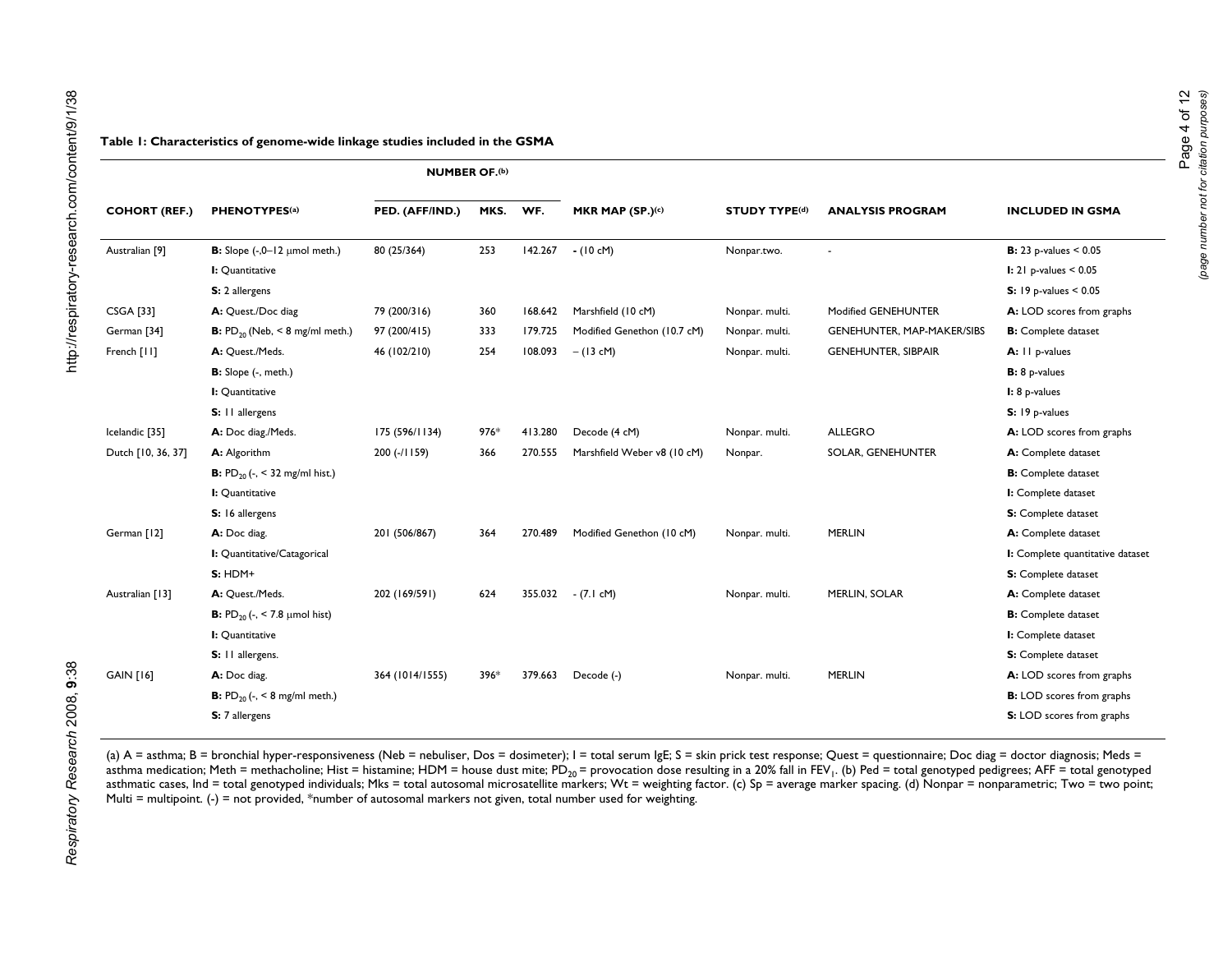

#### **Figure 1**

**p(SR) & p(OR) in weighted GSMA.** *A*. asthma. *B*. bronchial hyper-responsiveness. *C*. total serum IgE. *D*. skin prick test response. A p(SR) of p < 0.000417 = significant linkage, p < 0.0083 = suggestive linkage. p(SR) & p(OR) data were transformed using  $f(x) = 0.05/x$  and plotted on a log<sub>10</sub> scale to improve clarity.

phenotype using the unweighted GSMA showed similar overall findings (Figure 2).

#### *Multiple phenotype analyses*

In addition to the primary phenotype analyses we investigated overlapping chromosomal regions containing genetic determinants of asthma and asthma related traits consistent with gene(s) having pleiotrophic effects in asthma and allergy (Table 6). Interestingly, region 6p22.3  $p21.1$  which contains the HLA region showed a  $p(SR)$  < 0.05 in the asthma, BHR and IgE analyses potentially as expected due to the role of HLA restriction in many immunological mechanisms. Several other regions also showed overlapping concordance, in particular regions; 3p14.1 q12.3 (asthma, SPT), 5q23.2-q34 (asthma, BHR, IgE) and 7p21.1-14.1 (asthma, BHR, IgE).

#### **Discussion**

This study represents the first meta-analysis of asthma and related trait linkage data using the majority of the data available for the Caucasian asthma cohorts in the public domain. This analysis combines data from 10 years of asthma and atopy genetics and is extremely timely providing a definitive analysis of available linkage data to complement the highly anticipated whole genome association findings. Analysis of asthma and atopy quantitative traits identified significant evidence for relatively few chromosomal regions as containing susceptibility gene(s) using the most stringent genome-wide criteria *i.e*. BHR (6p22.3 p21.1), total IgE (5q11.2-q14.3 and 6pter-p22.3) and positive allergen skin prick test (3p22.1-q22.1, 17p12 q24.3). Significantly no chromosomal region met stringent genome-wide criteria in the asthma phenotype anal-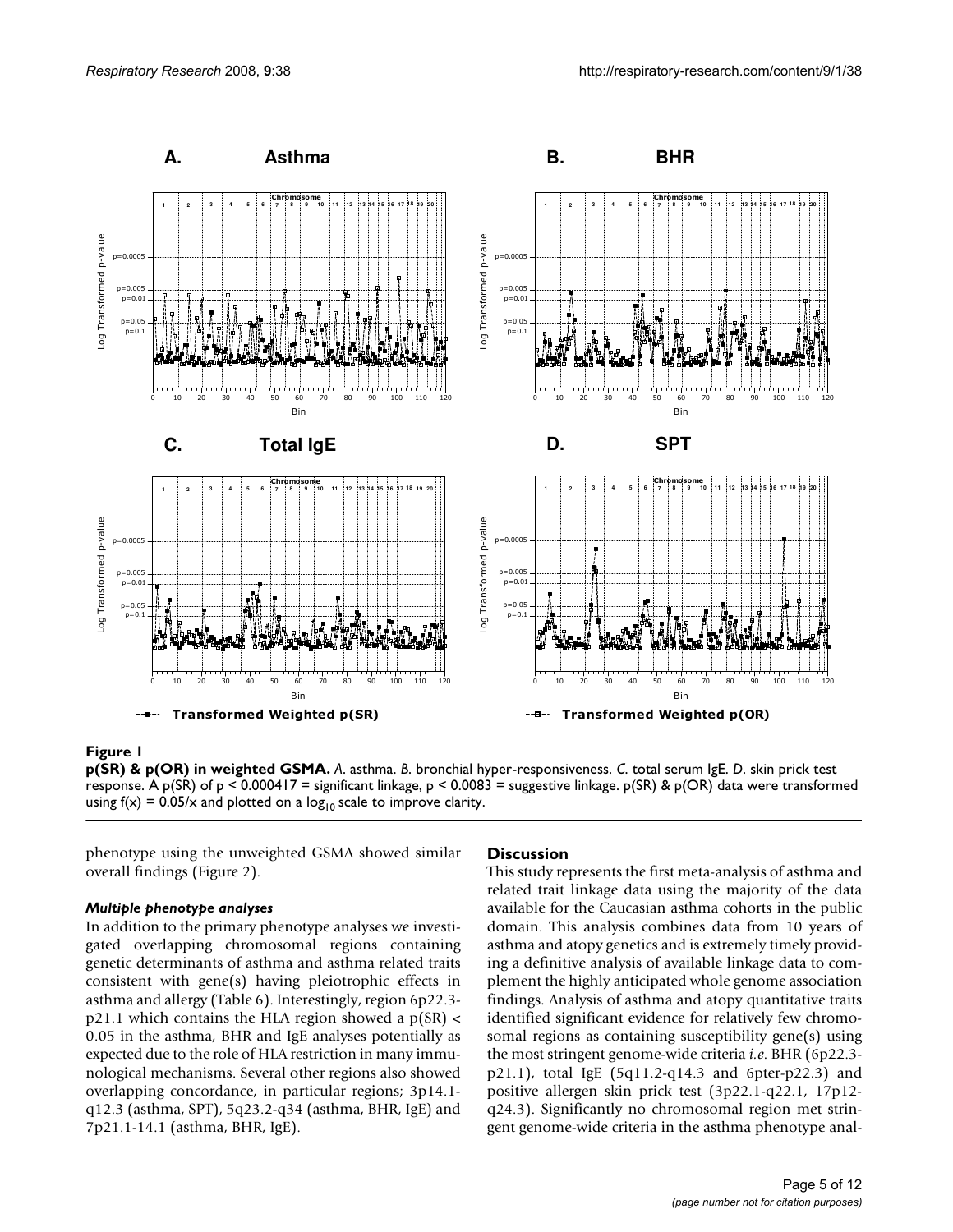| BIN <sup>(a)</sup><br><b>GENETIC LOCUS(b)</b> |                              |                              |                                  |                         |         | <b>PROBABILITY</b> |
|-----------------------------------------------|------------------------------|------------------------------|----------------------------------|-------------------------|---------|--------------------|
|                                               |                              | DISTANCE (cM) <sup>(c)</sup> | <b>PHYSICAL POSITION (KB)(d)</b> | <b>SUMMED RANK (SR)</b> | p(SR)   | p(OR)              |
| I                                             | Ipter-p36.23                 | $0.00 - 20.61$               | pter-9332                        | 376.576                 | 0.68121 | 0.03775            |
| 5                                             | $lp31.1-p13.3$               | 113.69-142.24                | 82867-110103                     | 346.834                 | 0.78259 | $0.00718*$         |
| 8                                             | $1q31.1-q32$                 | 201.58-231.11                | 185232-210150                    | 347.872                 | 0.77937 | 0.02791            |
| 15                                            | 2p12-q22.1                   | $101.56 - 128.41$            | 79617-119705                     | 341.174                 | 0.79974 | 0.00694*           |
| 8                                             | 2q31.1-q34                   | 177.53-206.74                | 172805-212021                    | 317.985                 | 0.86170 | 0.03548            |
| 20                                            | 2q35-qter                    | 233.62-269.07                | 230618-gter                      | 316.169                 | 0.86603 | 0.00908            |
| 24                                            | 3p14.1-g12.3                 | 88.60-117.76                 | 64182-103187                     | 612.921                 | 0.02348 | 0.80059            |
| 31                                            | $4p14-q13.3$                 | 51.60-78.97                  | 38279-72275                      | 343.939                 | 0.79152 | $0.00714*$         |
| 34                                            | 4q28.3-q32.1                 | 134.74-159.30                | 137492-160828                    | 346.992                 | 0.78212 | 0.01609            |
| 43                                            | 6pter-p22.3                  | $0.00 - 32.62$               | pter-16854                       | 383.747                 | 0.65433 | 0.03220            |
| 44                                            | 6p22.3-p21.1                 | 32.62-65.14                  | 16854-43207                      | 592.740                 | 0.03905 | 0.72593            |
| 50                                            | 7p21.1-p14.1                 | 29.28-59.93                  | 19430-40230                      | 317.779                 | 0.86218 | 0.01583            |
| 53                                            | 7q31.1-q34                   | $122.48 - 148.11$            | 75216-138638                     | 381.650                 | 0.66230 | 0.03107            |
| 54                                            | 7q34-gter                    | $148.11 - 181.97$            | 138638-gter                      | 313.741                 | 0.87152 | 0.00536*           |
| 55                                            | 8pter-p22                    | $0.00 - 27.40$               | pter-13111                       | 376.368                 | 0.68196 | 0.01899            |
| 59                                            | 8q22-q24.21                  | $110.2 - 137.92$             | 99237-127416                     | 365.804                 | 0.71999 | 0.02820            |
| 60                                            | 8q24.21-gter                 | 137.92-167.90                | 127416-gter                      | 373.141                 | 0.69378 | 0.02636            |
| 62                                            | 9p22.3-p21.1                 | 27.32-53.60                  | 14264-29850                      | 349.926                 | 0.77291 | 0.03321            |
| 68                                            | $10p14-q11.21$               | 29.15-62.23                  | 10591-36230                      | 635.659                 | 0.01229 | 0.79026            |
| 75                                            | $I$   $p$   $2$ -q $l$ $3.3$ | 47.06-72.82                  | 36450-70234                      | 353.473                 | 0.76155 | 0.02578            |
| 79                                            | 12pter-p12.1                 | $0.00 - 24.45$               | pter-11686                       | 299.278                 | 0.90180 | 0.00570*           |
| 80                                            | 12p12.1-p11.21               | 24.45-53.28                  | 11686-32879                      | 292.228                 | 0.91466 | 0.00766*           |
| 84                                            | 12q24.31-qter                | $139.61 - 170.60$            | 120806-gter                      | 607.388                 | 0.02714 | 0.65821            |
| 87                                            | 13q22.2-q33.1                | 58.54-85.41                  | 74875-102346                     | 354.469                 | 0.75831 | 0.04007            |
| 89                                            | I4pter-q13.1                 | $0.00 - 40.11$               | pter-33529                       | 362.366                 | 0.73182 | 0.03622            |
| 92                                            | 14q32.12-qter                | 105.00-138.18                | 90647-qter                       | 305.539                 | 0.88932 | $0.00423*$         |
| 0                                             | l7pter-pl2                   | $0.00 - 25.14$               | pter-11325                       | 312.768                 | 0.87374 | $0.00213*$         |
| 105                                           | 18pter-pll                   | $0.00 - 24.08$               | pter-7462                        | 377.842                 | 0.67650 | 0.04965            |
| 113                                           | 20pter-p12.3                 | $0.00 - 21.15$               | pter-7608                        | 339.111                 | 0.80587 | $0.00524*$         |
| 114                                           | 20p12.3-p11                  | 21.15-47.52                  | 7608-21259                       | 282.935                 | 0.92982 | 0.01324            |

#### **Table 2: Weighted GSMA for Asthma (1,267 pedigrees, n = 5,832)**

Chromosomal regions with a p(SR) or p(OR) < 0.05 are shown. aBin number from GSMA (1–120 inclusive). bCytogenetic band (Taken from April 2002 Genome Browser, UCSC). cGenetic distance in Marshfield cM (not cumulative). dPhysical position in kilobase pairs (Taken from December 2006 UniSTS, NCBI/Genome Browser, UCSC). \*p < 0.000417 = Genome wide significance for linkage, p < 0.0083 = Suggestive for linkage [5].

#### **Table 4: Weighted GSMA for skin prick test response (1,093 pedigrees, n = 4,746)**

|                      |                                    |                    |                               |                         | <b>PROBABILITY</b> |         |  |
|----------------------|------------------------------------|--------------------|-------------------------------|-------------------------|--------------------|---------|--|
| $\mathbf{BIN}^{(a)}$ | <b>GENETIC LOCUS<sup>(b)</sup></b> | $DIST. (cM)^{(c)}$ | PHYS POS. (KB) <sup>(d)</sup> | <b>SUMMED RANK (SR)</b> | p(SR)              | p(OR)   |  |
| 6                    | $lp13.3-q23.3$                     | 142.24-170.84      | $110103 - 159125$             | 541.271                 | 0.02081            | 0.22906 |  |
| 23                   | 3p22.1-p14.1                       | 63.12-88.60        | 38845-64182                   | 513.869                 | 0.04488            | 0.06344 |  |
| 24                   | 3p14.1-g12.3                       | 88.60-117.76       | 64182-103187                  | 591.392                 | $0.00298*$         | 0.00450 |  |
| 25                   | 3q12.3-q22.1                       | 117.76-146.60      | 103187-134474                 | 614.373                 | $0.00084*$         | 0.00406 |  |
| 45                   | $6p21.1-q15$                       | 65.14-99.01        | 43207-90985                   | 521.717                 | 0.03654            | 0.12598 |  |
| 46                   | $6q15-q23.2$                       | $99.01 - 131.07$   | 90985-132584                  | 525.276                 | 0.03318            | 0.18839 |  |
| 77                   | $I$ $I$ $q$ 22.3- $q$ 24.1         | 98.98-123.00       | 103732-122977                 | 515.746                 | 0.04276            | 0.11460 |  |
| 102                  | $17p12-q21.33$                     | 25.14-63.62        | 11325-39726                   | 624.777                 | $0.00043*$         | 0.05044 |  |
| 103                  | I7q21.33-q24.3                     | 63.62-93.98        | 39726-66600                   | 511.187                 | 0.04799            | 0.03824 |  |
| 108                  | 18q22.1-qter                       | 96.48-126.00       | 60025-gter                    | 209.839                 | 0.96132            | 0.03480 |  |
| <b>118</b>           | $2$ <sub>l</sub> q $2$ l.3-qter    | 25.26-57.77        | 27903-gter                    | 528.536                 | 0.03029            | 0.28738 |  |

Chromosomal regions with a p(SR) or p(OR) < 0.05 are shown. aBin number from GSMA (1–120 inclusive). bCytogenetic band (Taken from April 2002 Genome Browser, UCSC). cGenetic distance in Marshfield cM (not cumulative). dPhysical position in kilobase pairs (Taken from December 2006 UniSTS, NCBI/Genome Browser, UCSC). \*p < 0.000417 = Genome wide significance for linkage, p < 0.0083 = Suggestive for linkage [5].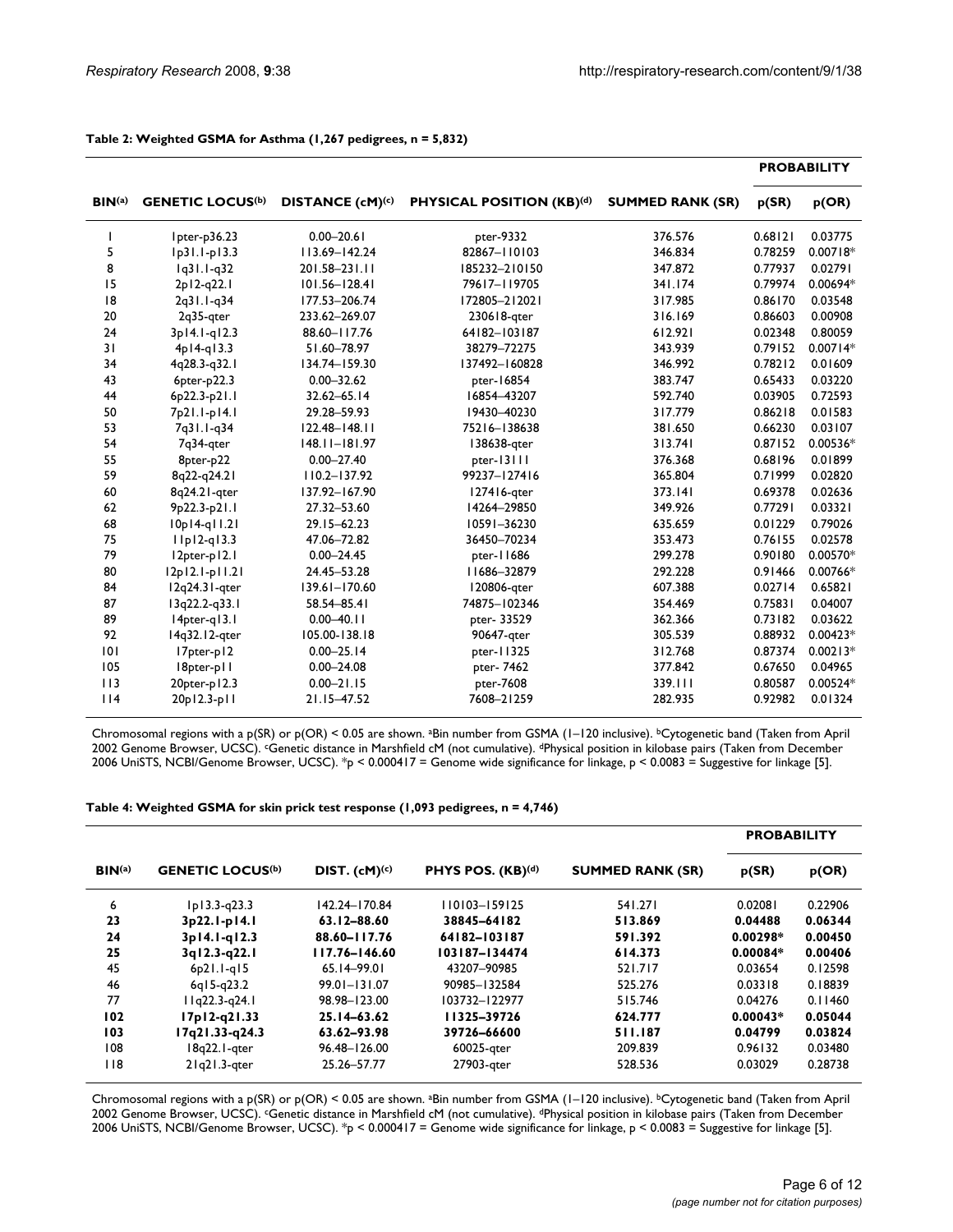

# **Figure 2**

**p(SR) & p(OR) in unweighted GSMA.** *A*. asthma. *B*. bronchial hyper-responsiveness. *C*. total serum IgE. *D*. skin prick test response. A p(SR) of p < 0.000417 = significant linkage, p < 0.0083 = suggestive linkage. p(SR) & p(OR) data were transformed using  $f(x) = 0.05/x$  and plotted on a  $log_{10}$  scale to improve clarity.

yses. This study did provide supporting evidence for regions containing previously identified asthma susceptibility genes.

Linkage analyses has proven to be highly successful in single gene disorders *e.g*. cystic fibrosis but has been problematic in asthma and atopy mainly due to the complex genetic basis of these phenotypes and the use of inadequate samples sizes leading to both type I and type II errors. In the current study we aimed to combine all available linkage data for asthma and related trait phenotypes (BHR, total IgE, positive allergen skin prick test) and provide inferences about the consistency of results across studies, ultimately providing a focus for future gene discovery. The analyses of the quantitative traits provided the most significant findings and may be consistent with the observation that using objective markers of disease adds to the homogeneity of the data and may improve results. In addition the number of genes regulating these phenotypes may be smaller than "asthma" and power to find these may be increased.

This study strongly suggested that regions 17p12-q21.33 and 3p14.1q22.1 contain gene(s) that influence allergen skin prick responses and by inference atopy. Both of these regions are large spanning 28.5 and 70.3 Mbp respectively. The 3p21 region has been identified as containing genetic determinants of specific allergen responses in the Hutterite founder asthma cohort [22] and has been identified as an atopic dermatitis locus (3p24-22) [23]. Linkage to chromosome 17 and specific allergen responses has been described in the Hutterite population however these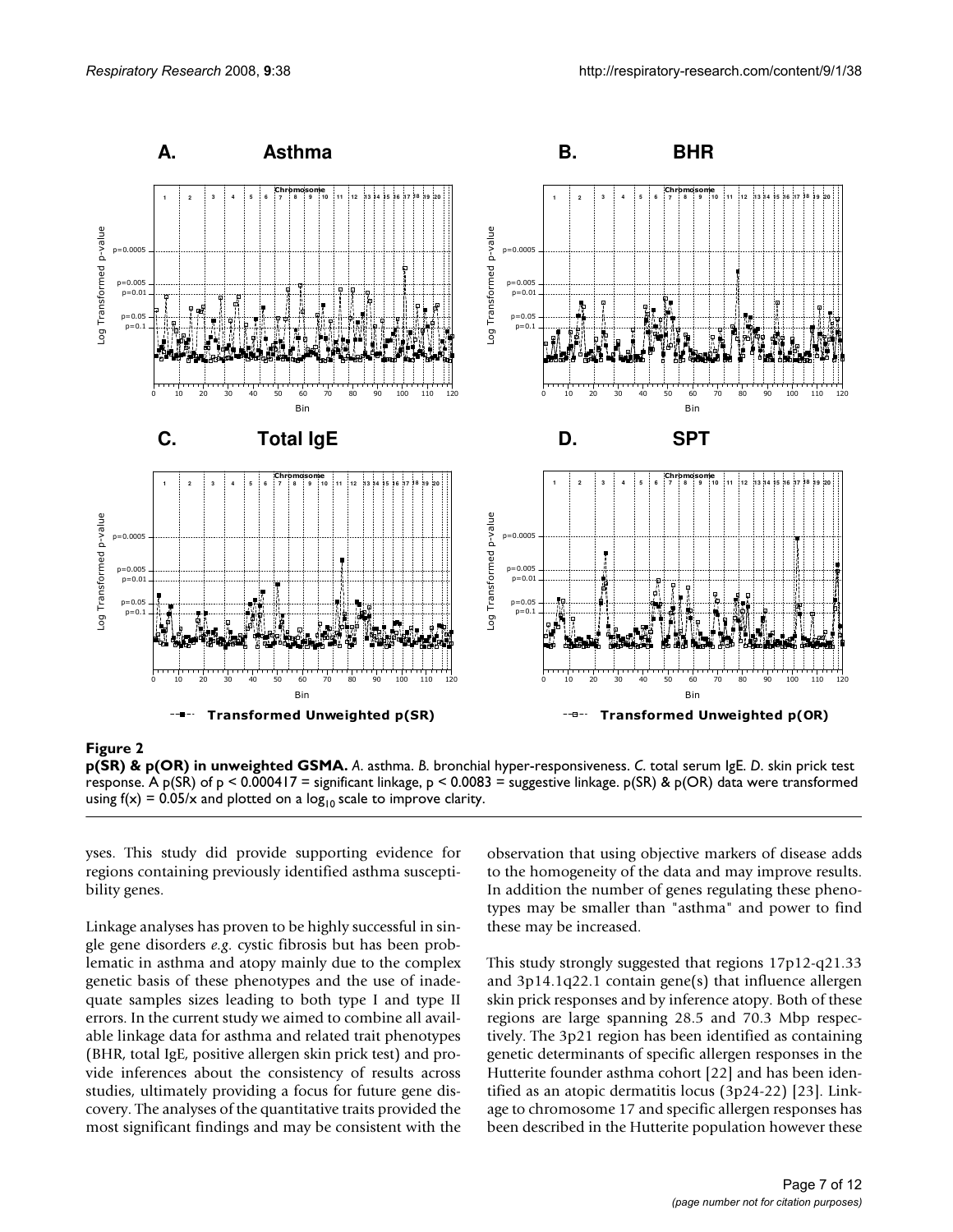|                      |                                    |                              |                                  |                         | <b>PROBABILITY</b> |         |  |
|----------------------|------------------------------------|------------------------------|----------------------------------|-------------------------|--------------------|---------|--|
| $\mathbf{BIN}^{(a)}$ | <b>GENETIC LOCUS<sup>(b)</sup></b> | DISTANCE (cM) <sup>(c)</sup> | <b>PHYSICAL POSITION (KB)(d)</b> | <b>SUMMED RANK (SR)</b> | p(SR)              | p(OR)   |  |
| 4                    | 2p16.2-p12                         | 76.34-101.56                 | 54063-79617                      | 532.855                 | 0.02751            | 0.22094 |  |
| 15                   | 2p12-q22.1                         | 101.56-128.41                | 79617-119705                     | 576.585                 | $0.00574*$         | 0.14743 |  |
| 16                   | 2q22.1-q23.3                       | $ 28.4  -  54.48 $           | 119705-151529                    | 518.593                 | 0.04085            | 0.08859 |  |
| 41                   | 5q23.2-q34                         | $131.48 - 164.19$            | 123774-162087                    | 551.701                 | 0.01511            | 0.09586 |  |
| 44                   | 6p22.3-p21.1                       | 32.62-65.14                  | 16854-43207                      | 571.381                 | $0.00716*$         | 0.04861 |  |
| 50                   | 7p21.1-p14.1                       | 29.28-59.93                  | 19430-40230                      | 523.367                 | 0.03597            | 0.24658 |  |
| 51                   | 7p14.1-q21.11                      | 59.93-91.67                  | 40230-81002                      | 518.746                 | 0.04070            | 0.19114 |  |
| 52                   | 7q21.11-q31.1                      | $91.67 - 122.48$             | 81002-109766                     | 461.380                 | 0.13926            | 0.02065 |  |
| 58                   | $8q13.1-q22$                       | 82.84-110.20                 | 67744-99237                      | 468.188                 | 0.12312            | 0.04443 |  |
| 76                   | $11q13.3-q22.3$                    | 72.82-98.98                  | 70185-103732                     | 465.589                 | 0.12913            | 0.01652 |  |
| 78                   | $I1q24.1-$ qter                    | 123.00-147.77                | 122977-gter                      | 579.520                 | $0.00505*$         | 0.46485 |  |
| 86                   | $13q13.2-q22.2$                    | 26.87-58.54                  | 33636-74875                      | 472.999                 | 0.11255            | 0.03312 |  |
| $\mathbf{H}$         | $19q12-q13.33$                     | 52.59-75.41                  | 35843-54589                      | 460.759                 | 0.14078            | 0.01070 |  |
| 115                  | $20p11-q13.13$                     | 47.52-72.27                  | 21259-46747                      | 476.308                 | 0.10563            | 0.03503 |  |
| 116                  | 20q13.13-qter                      | 72.27-101.22                 | 46747-qter                       | 467.593                 | 0.12448            | 0.02343 |  |

Chromosomal regions with a p(SR) or p(OR) < 0.05 are shown. aBin number from GSMA (1–120 inclusive). bCytogenetic band (Taken from April 2002 Genome Browser, UCSC). cGenetic distance in Marshfield cM (not cumulative). dPhysical position in kilobase pairs (Taken from December 2006 UniSTS, NCBI/Genome Browser, UCSC). \*p < 0.000417 = Genome wide significance for linkage, p < 0.0083 = Suggestive for linkage [5].

linkages map to 17q25 in asthma [22]. Linkage to atopic dermatitis on 17q23.1 has been reported [23]. Also of significance is the fact that the chromosome 17 locus (17p12-q21.33) identified in the current analyses contains the recently identified *ORMDL3* gene [24]. Using whole genome association variants in the *ORMDL3* gene were shown to be associated with childhood onset asthma [24]. Overall our data suggest that the major genes influencing allergen skin prick responses are found on chromosomes 3 and 17.

In the total IgE analyses there was strong evidence for the presence of genes(s) regulating IgE production in the 5q11.2-q14.3 and 6pter-p21.1 regions. This region on chromosome 6 contains the Human Leukocyte Antigen (HLA) locus and so may be predicted to contain determinants of immunological processes. The finding that 5q11.2-q14.3 may contain gene(s) that influence IgE production is novel and warrants further investigation. The IgE analyses also confirmed the potential contribution of genes within the 5q23.2-q34 and 11q13.3-q22.3 regions that have previously been suggested [25]. Interestingly, of the four positionally cloned genes identified using IgE as a key phenotype only the region encompassing the *GPRA* gene showed limited (non significant) linkage (7p21.1  $p14.1, p(SR) = 0.027$ .

In the BHR analyses the 6p22.3-p21.1 region was identified as containing susceptibility gene(s). This region contains the HLA locus and the HLA-G gene within this

|  |  |  | Table 5: Weighted GSMA for total serum IgE (729 pedigrees, n = 3,224) |
|--|--|--|-----------------------------------------------------------------------|
|--|--|--|-----------------------------------------------------------------------|

|                    |                           |                           |                   |                         | <b>PROBABILITY</b> |         |  |
|--------------------|---------------------------|---------------------------|-------------------|-------------------------|--------------------|---------|--|
| BIN <sub>(a)</sub> | <b>GENETIC LOCUS(b)</b>   | DIST. (cM) <sup>(c)</sup> | PHYS POS. (KB)(d) | <b>SUMMED RANK (SR)</b> | p(SR)              | p(OR)   |  |
| 2                  | Ip36.23-p35.3             | $20.61 - 54.30$           | $9332 - 24723$    | 476.251                 | 0.01171            | 0.41867 |  |
| 7                  | $1q23.3-q31.1$            | 170.84-201.58             | 159125-185232     | 450.659                 | 0.03099            | 0.14664 |  |
| 39                 | $5q11.2-q14.3$            | 64.14-97.82               | 55758-88765       | 450.303                 | 0.03127            | 0.06031 |  |
| 4 <sub>1</sub>     | 5q23.2-q34                | $131.48 - 164.19$         | 123774-162087     | 464.611                 | 0.01890            | 0.40276 |  |
| 43                 | $6pter-p22.3$             | $0.00 - 32.62$            | pter-16854        | 448.903                 | 0.03276            | 0.02583 |  |
| 44                 | $6p22.3-p21.1$            | $32.62 - 65.14$           | 16854-43207       | 479.723                 | 0.00999            | 0.71984 |  |
| 50                 | 7 <sub>p</sub> 21.1-p14.1 | 29.28-59.93               | 19430-40230       | 454.706                 | 0.02708            | 0.41494 |  |
| 76                 | $11q13.3-q22.3$           | 72.82-98.98               | 70185-103732      | 453.763                 | 0.02792            | 0.22926 |  |

Chromosomal regions with a p(SR) or p(OR) < 0.05 are shown. aBin number from GSMA (1–120 inclusive). bCytogenetic band (Taken from April 2002 Genome Browser, UCSC). cGenetic distance in Marshfield cM (not cumulative). dPhysical position in kilobase pairs (Taken from December 2006 UniSTS, NCBI/Genome Browser, UCSC). \*p < 0.000417 = Genome wide significance for linkage, p < 0.0083 = Suggestive for linkage [5].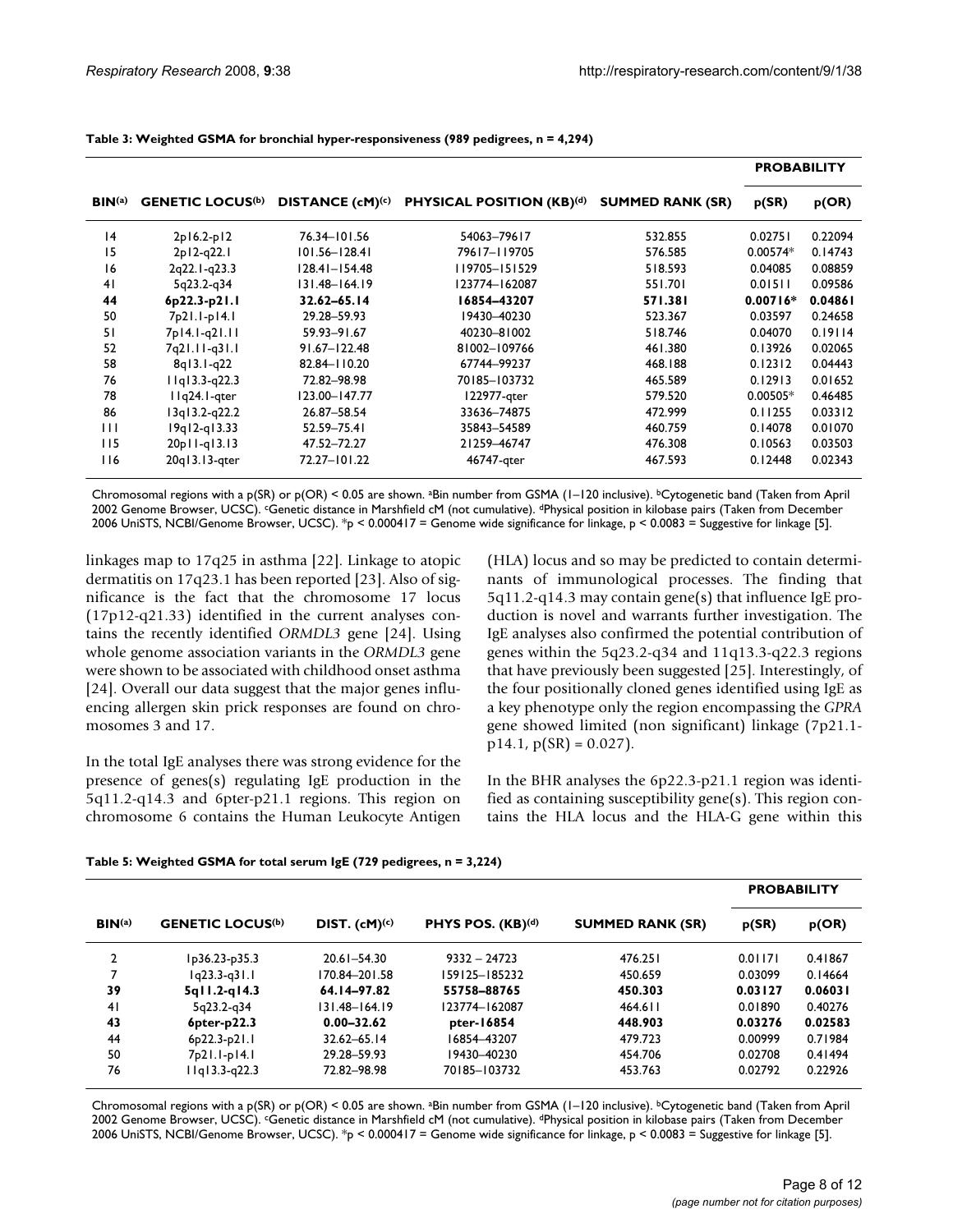|                    |                                        |                    |                                   |         |            |            | <b>ASTHMA</b> | <b>BHR</b> |                | <b>TOTAL IGE</b> |            | <b>SPT RESPONSE</b> |  |
|--------------------|----------------------------------------|--------------------|-----------------------------------|---------|------------|------------|---------------|------------|----------------|------------------|------------|---------------------|--|
| BIN <sup>(a)</sup> | <b>GENETIC</b><br>LOCUS <sup>(b)</sup> | $DIST. (cM)^{(c)}$ | <b>PHYS POS.</b><br>$(KBp)^{(d)}$ | p(SR)   | p(OR)      | p(SR)      | p(OR)         | p(SR)      | p(OR)          | p(SR)            | p(OR)      |                     |  |
| 6                  | Ip13.3-q23.3                           | 142.24-170.84      | 110103-159125                     |         |            |            |               | 0.06630    | 0.13155        | 0.02081          | 0.22906    |                     |  |
| 7                  | $1q23.3-q31.1$                         | 170.84-201.58      | 159125-185232                     |         |            |            |               | 0.03099    | 0.14664        | 0.08924          | 0.13402    |                     |  |
| 15                 | 2p12-q22.1                             | $101.56 - 128.41$  | 79617-119705                      | 0.79974 | 0.00694    | 0.00574*   | 0.14743       |            |                |                  |            |                     |  |
| 24                 | 3p14.1-q12.3                           | 88.60-117.76       | 64182-103187                      | 0.02348 | 0.80059    | 0.09312    | 0.17837       |            |                | 0.00298          | $0.00450*$ |                     |  |
| 40                 | 5q5q14.3-q23.2                         | $97.82 - 131.48$   | 88765-123774                      | 0.71879 | 0.05004    |            |               | 0.09195    | 0.08596        |                  |            |                     |  |
| 41                 | 5q23.2-q34                             | 131.48-164.19      | 123774-162087                     | 0.06027 | 0.77886    | 0.01511    | 0.09586       | 0.01890    | 0.40276        |                  |            |                     |  |
| 43                 | $6pter-p22.3$                          | $0.00 - 32.62$     | pter-16854                        | 0.65433 | 0.03220    |            |               | 0.03276    | 0.02583        |                  |            |                     |  |
| 44                 | 6p22.3-p21.1                           | $32.62 - 65.14$    | 16854-43207                       | 0.03905 | 0.72593    | $0.00716*$ | 0.04861       | 0.00999    | 0.71984        | 0.09934          | 0.16043    |                     |  |
| 45                 | $6p21.1-q15$                           | 65.14-99.01        | 43207-90985                       |         |            | 0.07128    | 0.19832       |            |                | 0.03654          | 0.12598    |                     |  |
| 46                 | $6q15-q23.2$                           | 99.01-131.07       | 90985-132584                      |         |            | 0.09445    | 0.10925       |            |                | 0.03318          | 0.18839    |                     |  |
| 50                 | 7p21.1-p14.1                           | 29.28-59.93        | 19430-40230                       | 0.86218 | 0.01583    | 0.03597    | 0.24658       | 0.02708    | 0.41494        |                  |            |                     |  |
| 55                 | 8pter-p22                              | $0.00 - 27.40$     | pter-13111                        | 0.68196 | 0.01899    |            |               |            |                | 0.06027          | 0.07341    |                     |  |
| 71                 | $10q23.33-$<br>q26.13                  | $117.42 - 142.78$  | 95985-123274                      | 0.85805 | 0.05664    | 0.16985    | 0.08106       |            |                |                  |            |                     |  |
| 76                 | $11q13.3-q22.3$                        | 72.82-98.98        | 70185-103732                      |         |            | 0.12913    | 0.01652       | 0.02792    | 0.22926        |                  |            |                     |  |
| 77                 | I Iq22.3-q24.1                         | 98.98-123.00       | 103732-122977                     |         |            |            |               | 0.08890    | 0.12887        | 0.04276          | 0.11460    |                     |  |
| 78                 | IIq24.I-qter                           | 123.00-147.77      | 122977-qter                       |         |            | $0.00505*$ | 0.46485       |            |                | 0.08072          | 0.12542    |                     |  |
| 84                 | 12q24.31-qter                          | $139.61 - 170.60$  | 120806-gter                       | 0.02714 | 0.65821    |            |               | 0.07175    | 0.10909        |                  |            |                     |  |
| 85                 | $13pter-g13.2$                         | $0.00 - 26.87$     | pter-33636                        |         |            | 0.05521    | 0.18686       | 0.08835    | 0.22042        |                  |            |                     |  |
| 92                 | 14q32.12-gter                          | 105.00-138.18      | 90647-gter                        | 0.88932 | $0.00423*$ |            |               |            | $\overline{a}$ | 0.95708          | 0.07887    |                     |  |
| 108                | 18q22.1-qter                           | 96.48-126.00       | 60025-qter                        |         |            | 0.08190    | 0.24216       |            |                | 0.96132          | 0.03480    |                     |  |
| 115                | 20pll-gl3.13                           | 47.52-72.27        | 21259-46747                       | 0.65424 | 0.06184    | 0.10563    | 0.03503       |            |                |                  |            |                     |  |
| 118                | $2 q2 .3$ -gter                        | 25.26-57.77        | 27903-gter                        |         |            | 0.20402    | 0.09140       |            |                | 0.03029          | 0.28738    |                     |  |

**Table 6: Overlapping chromosomal regions in weighted GSMA for asthma, and the three intermediate phenotypes**

Chromosomal regions with p(SR) or p(OR) < 0.1 in two or more weighted GSMA are shown. <sup>a</sup>Bin number from GSMA (1–120 inclusive).<br><sup>b</sup>Cytogenetic band (Taken from April 2002 Genome Browser, UCSC). *C*Genetic distance in Mars kilobase pairs (Taken from December 2006 UniSTS, NCBI/Genome Browser, UCSC). \*p < 0.000417 = Genome wide significance for linkage, p < 0.0083 = Suggestive for linkage.

region has previously been identified as a potential asthma and BHR susceptibility gene using four cohorts (including the Dutch cohort used in the current analyses) [26]. Our data confirms this region as a BHR locus and less significantly a potential asthma locus  $(p(SR)$  = 0.039). Interestingly, four of the six populations used for the BHR analyses ranked the chromosome 2p locus identified in the top 33% of bins including the Genetics of Asthma International Network (GAIN) study (data not shown). Further mapping of the 2p locus in the GAIN population using single nucleotide polymorphisms (SNP) spanning the region refined the linkage peak to  $~5$ cM with the greatest evidence being for the BHR phenotype (LOD score 4.58) [16]. Region 2p12-q22.1 contains the *DPP10* gene that has previously been identified as an asthma and total IgE susceptibility gene [27] and the *IL1RN* gene identified using asthma as the primary phenotype [28]. The identification of 11q24.1-qter as a potential BHR susceptibility locus appears to be novel and therefore these data may provide a platform for novel BHR susceptibility gene identification. The BHR analyses also confirmed the potentially modest contribution of other loci in determining the BHR phenotype including *e.g*. 5q23.2-q34 and 19q12-q13.33. In the analyses of the BHR phenotype significant linkage was not driven by studies using a specific agonist *i.e*. studies using both methacholine and histamine provocation contributed to the signal at a specific locus (data not shown). These data suggest responsiveness to these agents share a common genetic basis and provide support for combining studies in the meta-analyses using these different provocation stimuli.

Significantly, using asthma as a phenotype we did not identify any chromosomal region as showing genomewide significance in our analyses. In most studies, asthma was defined as a doctor's diagnosis. In the Dutch study, families were ascertained through a proband with a doctor's diagnosis of asthma. In the offspring of these asthma patients, an algorithm was used since a doctor's diagnosis *per se* underestimated the prevalence of asthma in the offspring [8]. To confirm that the inclusion of the Dutch linkage data for the asthma phenotype had not confounded the analyses we completed GSMA without these data and again no chromosomal region with a p(SR) and p(OR) < 0.05 was identified (data not shown). These data may reflect the true locus heterogeneity in asthma or reflect differences in phenotype definition when compar-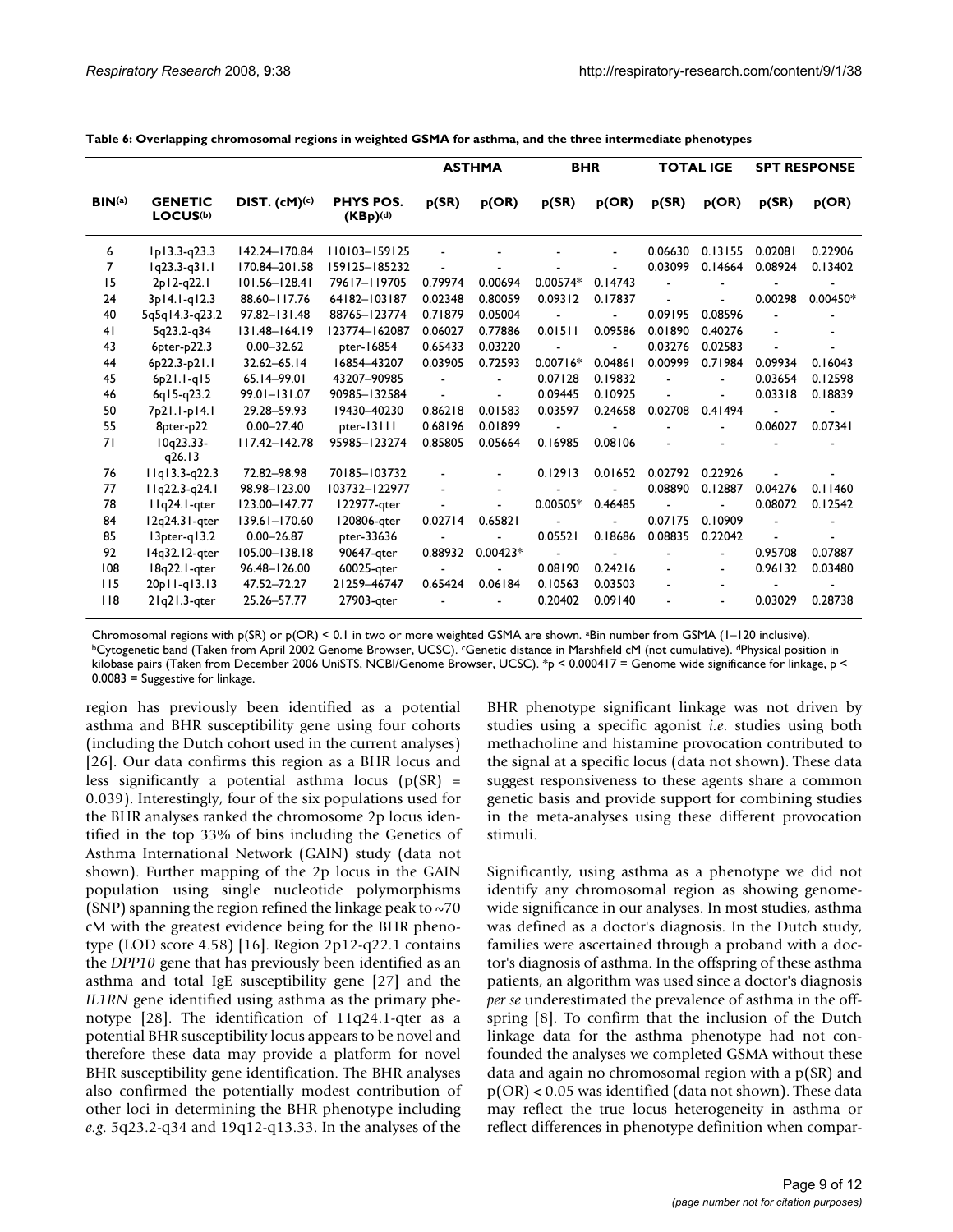ing asthma based on doctors' diagnosis over different cohorts. In addition the use if a binary trait *i.e*. affection will have the lowest intrinsic power compared to continual data *e.g*. IgE levels.

Interestingly, the recently published whole genome association study using 994 asthmatic children and 1,243 non asthmatic children identified only 16 SNPs (eight on chromosome 17) from a total of 317,447 SNPs tested showing a significant association with asthma *per se* (5% false discovery threshold, stratification corrected) [24]. This study complements our analysis using data from 1,257 families and taken together suggests that the use of asthma as a phenotype may be confounded due to locus heterogeneity in asthma and/or issues concerning phenotype definition/heterogeneity when combining cohorts. It is important to note that the family based studies included in this meta-analyses address the genetic basis of asthma defined in children *i.e*. the mean age of siblings in most studies is < 16 years.

Several regions showed suggestive evidence for linkage to the asthma phenotype mainly based on the p(OR) statistic, however caution should be taken interpreting p(OR) in isolation, especially in the presence of incomplete data sets [5]. Further evidence for the chromosome 12 and 20 loci comes from the finding that adjacent bins have a  $p(OR) < 0.05$  suggesting the linkage is spanning the bin interval. 4/6 regions containing the positionally cloned asthma susceptibility genes *i.e. ADAM33* (20p13[7]), *PHF11* (13q14.3 [29]), *DPP10* (2q14.1 [27]), *HLAG* (6p21.3 [26]), *GPRA* (7p14.3 [30]), *IL1RN* (2q13 [28]) and the recently reported gene *ORMDL3* (17q12 q21[24]) were identified by the GSMA approach, *ADAM33* (p(OR) = 0.005), *DPP10* and *IL1RN* (p(OR) = 0.007) and less significantly *HLA-G* (p(SR) = 0.039) and  $GRPA$  ( $p(OR) = 0.031$ ). In addition our data also suggests that further investigation of additional chromosomal regions may be productive *e.g*. 1p31.1-p13.3 and 14q32.12-qter. Recently, the 1p31 and 14q32 regions have been highlighted as potential asthma loci in a French cohort with data suggesting 1p31 may contain gene(s) of importance to asthma and atopic dermatitis co morbidity and the 14q32 locus may interact with smoking exposure and contain asthma susceptibility gene(s) [31,32].

The analysis of overlap between chromosomal regions confirmed the importance of the HLA locus on chromosome 6 as being a key susceptibility locus in asthma and also highlighted other regions that may be of importance *i.e*. 5q23.2-q34 and 7p21.1-14.1. The 5q23.2-q34 region contains the cytokine gene cluster (*IL4, Il13, IL5, IL12B*) and has previously been suggested as an asthma/atopy susceptibility locus [3] and the 7p21.1-14.1 region contains the previously identified asthma susceptibility gene, *GPRA* (7p14.3) [30].

In conclusion, we present the first systematic meta-analyses of asthma and related trait linkage data in the Caucasian population. These data are based on the majority of the data available in the public domain (or through collaboration) therefore we do not consider that exclusion or missing data for other populations has biased our analyses. While the GSMA method has limitations *e.g*. only large chromosomal regions can be identified, these analyses have determined the role of several previously identified susceptibility loci and highlighted the significance of regions not previously implicated in asthma and atopy susceptibility. Importantly, this study also highlighted the limitations of using asthma as a phenotype in contrast to quantitative traits even with the increased power of 1,267 families composed of 5,832 individuals. Finally, these data will provide useful guidance for the interpretation of the anticipated genome wide association analyses in asthma and atopy.

# **List of abbreviations**

GSMA: Genome Scan Meta-analysis; SPT: allergen positive skin prick test; IgE: total serum Immunoglobulin E (IgE); BHR: bronchial hyper-responsiveness (BHR).

# **Competing interests**

The authors declare that they have no competing interests.

# **Authors' contributions**

IS designed the study, compiled and interpreted results and wrote the manuscript. SD contributed to the study design, completed the data analyses and contributed to the writing of the manuscript. GHK, MW and MAF provided datasets, contributed to the design of the study and the writing of the manuscript. JB and IPH contributed to the design of the study and the writing of the manuscript. All authors read and approved the final manuscript.

# **Acknowledgements**

I. Sayers is supported by the Medical Research Council (New Investigator Award) and the Dutch family studies were supported by The Netherlands Asthma Foundation and the National Institute of Health (NIH). We thank Professor William Cookson for providing datasets and Dr Cathryn Lewis for making the GSMA software available.

#### **References**

- 1. Tattersfield AE, Knox AJ, Britton JR, Hall IP: **[Asthma.](http://www.ncbi.nlm.nih.gov/entrez/query.fcgi?cmd=Retrieve&db=PubMed&dopt=Abstract&list_uids=12414223)** *Lancet* 2002, **360(9342):**1313-1322.
- 2. Los H, Koppelman GH, Postma DS: **[The importance of genetic](http://www.ncbi.nlm.nih.gov/entrez/query.fcgi?cmd=Retrieve&db=PubMed&dopt=Abstract&list_uids=10596715) [influences in asthma.](http://www.ncbi.nlm.nih.gov/entrez/query.fcgi?cmd=Retrieve&db=PubMed&dopt=Abstract&list_uids=10596715)** *Eur Respir J* 1999, **14(5):**1210-1227.
- 3. Ober C, Hoffjan S: **[Asthma genetics 2006: the long and winding](http://www.ncbi.nlm.nih.gov/entrez/query.fcgi?cmd=Retrieve&db=PubMed&dopt=Abstract&list_uids=16395390) [road to gene discovery.](http://www.ncbi.nlm.nih.gov/entrez/query.fcgi?cmd=Retrieve&db=PubMed&dopt=Abstract&list_uids=16395390)** *Genes Immun* 2006, **7(2):**95-100.
- 4. Wise LH, Lanchbury JS, Lewis CM: **[Meta-analysis of genome](http://www.ncbi.nlm.nih.gov/entrez/query.fcgi?cmd=Retrieve&db=PubMed&dopt=Abstract&list_uids=10738538) [searches.](http://www.ncbi.nlm.nih.gov/entrez/query.fcgi?cmd=Retrieve&db=PubMed&dopt=Abstract&list_uids=10738538)** *Ann Hum Genet* 1999, **63(Pt 3):**263-272.
- 5. Levinson DF, Levinson MD, Segurado R, Lewis CM: **[Genome scan](http://www.ncbi.nlm.nih.gov/entrez/query.fcgi?cmd=Retrieve&db=PubMed&dopt=Abstract&list_uids=12802787) [meta-analysis of schizophrenia and bipolar disorder, part I:](http://www.ncbi.nlm.nih.gov/entrez/query.fcgi?cmd=Retrieve&db=PubMed&dopt=Abstract&list_uids=12802787) [Methods and power analysis.](http://www.ncbi.nlm.nih.gov/entrez/query.fcgi?cmd=Retrieve&db=PubMed&dopt=Abstract&list_uids=12802787)** *Am J Hum Genet* 2003, **73(1):**17-33.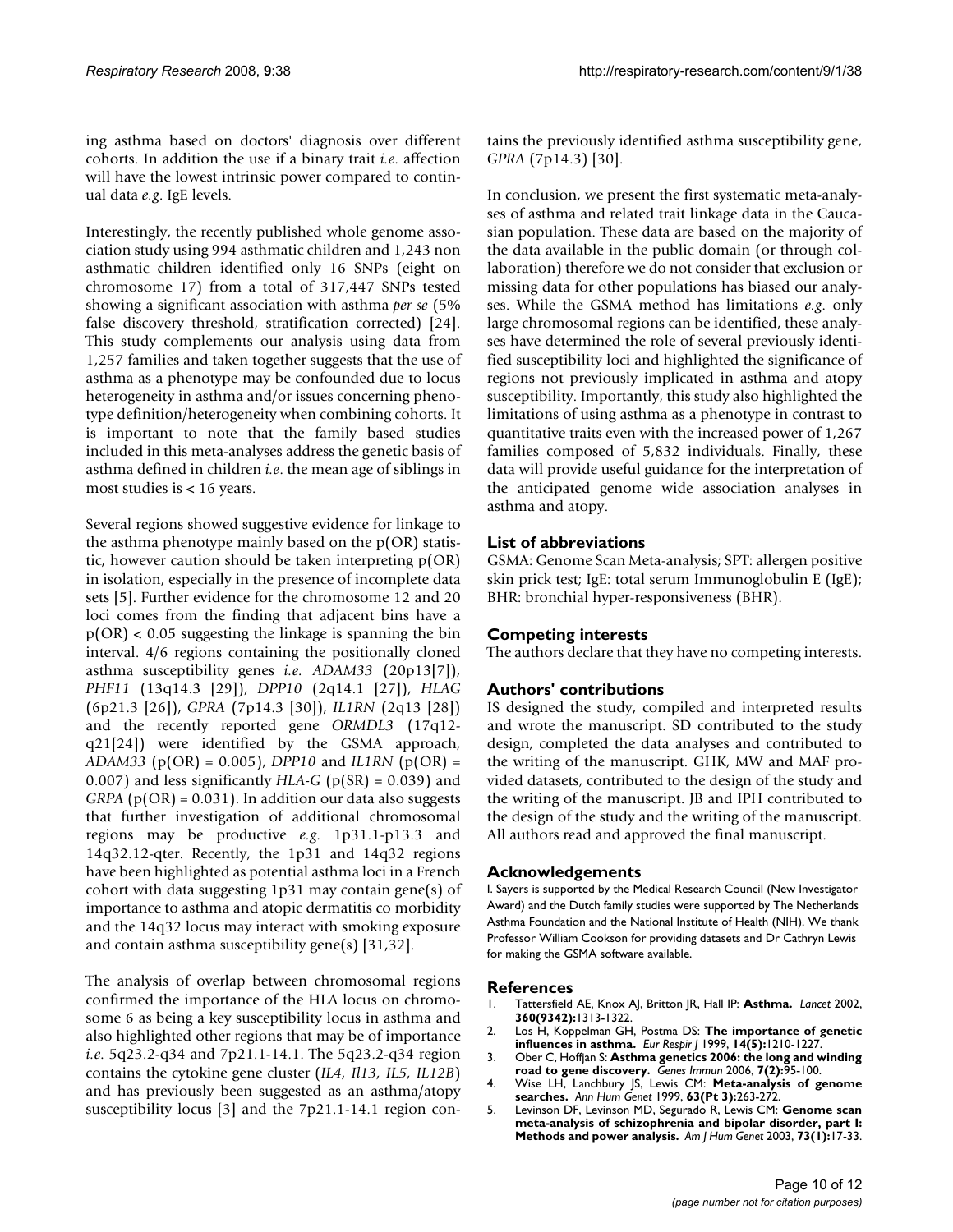- 6. Ober C, Tsalenko A, Parry R, Cox NJ: **[A second-generation](http://www.ncbi.nlm.nih.gov/entrez/query.fcgi?cmd=Retrieve&db=PubMed&dopt=Abstract&list_uids=11022011) [genomewide screen for asthma-susceptibility alleles in a](http://www.ncbi.nlm.nih.gov/entrez/query.fcgi?cmd=Retrieve&db=PubMed&dopt=Abstract&list_uids=11022011) [founder population.](http://www.ncbi.nlm.nih.gov/entrez/query.fcgi?cmd=Retrieve&db=PubMed&dopt=Abstract&list_uids=11022011)** *Am J Hum Genet* 2000, **67(5):**1154-1162.
- 7. Van Eerdewegh P, Little RD, Dupuis J, Del Mastro RG, Falls K, Simon J, Torrey D, Pandit S, McKenny J, Braunschweiger K, Walsh A, Liu Z, Hayward B, Folz C, Manning SP, Bawa A, Saracino L, Thackston M, Benchekroun Y, Capparell N, Wang M, Adair R, Feng Y, Dubois J, FitzGerald MG, Huang H, Gibson R, Allen KM, Pedan A, Danzig MR, Umland SP, Egan RW, Cuss FM, Rorke S, Clough JB, Holloway JW, Holgate ST, Keith TP: **[Association of the ADAM33 gene with](http://www.ncbi.nlm.nih.gov/entrez/query.fcgi?cmd=Retrieve&db=PubMed&dopt=Abstract&list_uids=12110844) [asthma and bronchial hyperresponsiveness.](http://www.ncbi.nlm.nih.gov/entrez/query.fcgi?cmd=Retrieve&db=PubMed&dopt=Abstract&list_uids=12110844)** *Nature* 2002, **418(6896):**426-430.
- 8. Panhuysen CI, Bleecker ER, Koeter GH, Meyers DA, Postma DS: **[Characterization of obstructive airway disease in family](http://www.ncbi.nlm.nih.gov/entrez/query.fcgi?cmd=Retrieve&db=PubMed&dopt=Abstract&list_uids=9620899) members of probands with asthma. An algorithm for the [diagnosis of asthma.](http://www.ncbi.nlm.nih.gov/entrez/query.fcgi?cmd=Retrieve&db=PubMed&dopt=Abstract&list_uids=9620899)** *Am J Respir Crit Care Med* 1998, **157(6 Pt 1):**1734-1742.
- Daniels SE, Bhattacharrya S, James A, Leaves NI, Young A, Hill MR, Faux JA, Ryan GF, le Souef PN, Lathrop GM, Musk AW, Cookson WO: **[A genome-wide search for quantitative trait loci under](http://www.ncbi.nlm.nih.gov/entrez/query.fcgi?cmd=Retrieve&db=PubMed&dopt=Abstract&list_uids=8805698)[lying asthma.](http://www.ncbi.nlm.nih.gov/entrez/query.fcgi?cmd=Retrieve&db=PubMed&dopt=Abstract&list_uids=8805698)** *Nature* 1996, **383(6597):**247-250.
- Koppelman GH, Stine OC, Xu J, Howard TD, Zheng SL, Kauffman HF, Bleecker ER, Meyers DA, Postma DS: **[Genome-wide search for](http://www.ncbi.nlm.nih.gov/entrez/query.fcgi?cmd=Retrieve&db=PubMed&dopt=Abstract&list_uids=11897998) [atopy susceptibility genes in Dutch families with asthma.](http://www.ncbi.nlm.nih.gov/entrez/query.fcgi?cmd=Retrieve&db=PubMed&dopt=Abstract&list_uids=11897998)** *J Allergy Clin Immunol* 2002, **109(3):**498-506.
- 11. Dizier MH, Besse-Schmittler C, Guilloud-Bataille M, Annesi-Maesano I, Boussaha M, Bousquet J, Charpin D, Degioanni A, Gormand F, Grimfeld A, Hochez J, Hyne G, Lockhart A, Luillier-Lacombe M, Matran R, Meunier F, Neukirch F, Pacheco Y, Parent V, Paty E, Pin I, Pison C, Scheinmann P, Thobie N, Vervloet D, Kauffmann F, Feingold J, Lathrop M, Demenais F: **[Genome screen for asthma and related](http://www.ncbi.nlm.nih.gov/entrez/query.fcgi?cmd=Retrieve&db=PubMed&dopt=Abstract&list_uids=11069818) [phenotypes in the French EGEA study.](http://www.ncbi.nlm.nih.gov/entrez/query.fcgi?cmd=Retrieve&db=PubMed&dopt=Abstract&list_uids=11069818)** *Am J Respir Crit Care Med* 2000, **162(5):**1812-1818.
- 12. Altmuller J, Seidel C, Lee YA, Loesgen S, Bulle D, Friedrichs F, Jellouschek H, Kelber J, Keller A, Schuster A, Silbermann M, Wahlen W, Wolff P, Schlenvoigt G, Ruschendorf F, Nurnberg P, Wjst M: **[Pheno](http://www.ncbi.nlm.nih.gov/entrez/query.fcgi?cmd=Retrieve&db=PubMed&dopt=Abstract&list_uids=15634351)[typic and genetic heterogeneity in a genome-wide linkage](http://www.ncbi.nlm.nih.gov/entrez/query.fcgi?cmd=Retrieve&db=PubMed&dopt=Abstract&list_uids=15634351) [study of asthma families.](http://www.ncbi.nlm.nih.gov/entrez/query.fcgi?cmd=Retrieve&db=PubMed&dopt=Abstract&list_uids=15634351)** *BMC Pulm Med* 2005, **5:**1.
- 13. Ferreira MA, O'Gorman L, Le Souef P, Burton PR, Toelle BG, Robertson CF, Visscher PM, Martin NG, Duffy DL: **[Robust estimation of](http://www.ncbi.nlm.nih.gov/entrez/query.fcgi?cmd=Retrieve&db=PubMed&dopt=Abstract&list_uids=16380917) [experimentwise P values applied to a genome scan of multi](http://www.ncbi.nlm.nih.gov/entrez/query.fcgi?cmd=Retrieve&db=PubMed&dopt=Abstract&list_uids=16380917)ple asthma traits identifies a new region of significant linkage [on chromosome 20q13.](http://www.ncbi.nlm.nih.gov/entrez/query.fcgi?cmd=Retrieve&db=PubMed&dopt=Abstract&list_uids=16380917)** *Am J Hum Genet* 2005, **77(6):**1075-1085.
- 14. Bayne NK, Mathews KP: **[Determination of total IgE by ELISA in](http://www.ncbi.nlm.nih.gov/entrez/query.fcgi?cmd=Retrieve&db=PubMed&dopt=Abstract&list_uids=7116627) [tubes and plates compared with PRIST.](http://www.ncbi.nlm.nih.gov/entrez/query.fcgi?cmd=Retrieve&db=PubMed&dopt=Abstract&list_uids=7116627)** *Clinical biochemistry* 1982, **15(3):**167-169.
- 15. Bousquet J, Chanez P, Chanal I, Michel FB: **[Comparison between](http://www.ncbi.nlm.nih.gov/entrez/query.fcgi?cmd=Retrieve&db=PubMed&dopt=Abstract&list_uids=2191989) [RAST and Pharmacia CAP system: a new automated spe](http://www.ncbi.nlm.nih.gov/entrez/query.fcgi?cmd=Retrieve&db=PubMed&dopt=Abstract&list_uids=2191989)[cific IgE assay.](http://www.ncbi.nlm.nih.gov/entrez/query.fcgi?cmd=Retrieve&db=PubMed&dopt=Abstract&list_uids=2191989)** *J Allergy Clin Immunol* 1990, **85(6):**1039-1043.
- Pillai SG, Chiano MN, White NJ, Speer M, Barnes KC, Carlsen K, Gerritsen J, Helms P, Lenney W, Silverman M, Sly P, Sundy J, Tsanakas J, von Berg A, Whyte M, Varsani S, Skelding P, Hauser M, Vance J, Pericak-Vance M, Burns DK, Middleton LT, Brewster SR, Anderson WH, Riley JH: **[A genome-wide search for linkage to asthma pheno](http://www.ncbi.nlm.nih.gov/entrez/query.fcgi?cmd=Retrieve&db=PubMed&dopt=Abstract&list_uids=16391567)[types in the genetics of asthma international network fami](http://www.ncbi.nlm.nih.gov/entrez/query.fcgi?cmd=Retrieve&db=PubMed&dopt=Abstract&list_uids=16391567)lies: evidence for a major susceptibility locus on [chromosome 2p.](http://www.ncbi.nlm.nih.gov/entrez/query.fcgi?cmd=Retrieve&db=PubMed&dopt=Abstract&list_uids=16391567)** *Eur J Hum Genet* 2006, **14(3):**307-316.
- 17. Sekerel BE, Saraclar Y, Kalayci O, Cetinkaya F, Tuncer A, Adalioglu G: **[Comparison of four different measures of bronchial respon](http://www.ncbi.nlm.nih.gov/entrez/query.fcgi?cmd=Retrieve&db=PubMed&dopt=Abstract&list_uids=9404563)[siveness in asthmatic children.](http://www.ncbi.nlm.nih.gov/entrez/query.fcgi?cmd=Retrieve&db=PubMed&dopt=Abstract&list_uids=9404563)** *Allergy* 1997, **52(11):**1106-1109.
- 18. Pardi F, Levinson DF, Lewis CM: **[GSMA: software implementa](http://www.ncbi.nlm.nih.gov/entrez/query.fcgi?cmd=Retrieve&db=PubMed&dopt=Abstract&list_uids=16249265)[tion of the genome search meta-analysis method.](http://www.ncbi.nlm.nih.gov/entrez/query.fcgi?cmd=Retrieve&db=PubMed&dopt=Abstract&list_uids=16249265)** *Bioinformatics* 2005, **21(24):**4430-4431.
- 19. Bouzigon E, Dizier MH, Krahenbuhl C, Lemainque A, Annesi-Maesano I, Betard C, Bousquet J, Charpin D, Gormand F, Guilloud-Bataille M, Just J, Le Moual N, Maccario J, Matran R, Neukirch F, Oryszczyn MP, Paty E, Pin I, Rosenberg-Bourgin M, Vervloet D, Kauffmann F, Lathrop M, Demenais F: **[Clustering patterns of LOD scores for asthma](http://www.ncbi.nlm.nih.gov/entrez/query.fcgi?cmd=Retrieve&db=PubMed&dopt=Abstract&list_uids=15509591)[related phenotypes revealed by a genome-wide screen in 295](http://www.ncbi.nlm.nih.gov/entrez/query.fcgi?cmd=Retrieve&db=PubMed&dopt=Abstract&list_uids=15509591) [French EGEA families.](http://www.ncbi.nlm.nih.gov/entrez/query.fcgi?cmd=Retrieve&db=PubMed&dopt=Abstract&list_uids=15509591)** *Hum Mol Genet* 2004, **13(24):**3103-3113.
- 20. Colilla S, Nicolae D, Pluzhnikov A, Blumenthal MN, Beaty TH, Bleecker ER, Lange EM, Rich SS, Meyers DA, Ober C, Cox NJ: **[Evi](http://www.ncbi.nlm.nih.gov/entrez/query.fcgi?cmd=Retrieve&db=PubMed&dopt=Abstract&list_uids=12704367)[dence for gene-environment interactions in a linkage study](http://www.ncbi.nlm.nih.gov/entrez/query.fcgi?cmd=Retrieve&db=PubMed&dopt=Abstract&list_uids=12704367) [of asthma and smoking exposure.](http://www.ncbi.nlm.nih.gov/entrez/query.fcgi?cmd=Retrieve&db=PubMed&dopt=Abstract&list_uids=12704367)** *J Allergy Clin Immunol* 2003, **111(4):**840-846.
- 21. Mathias RA, Freidhoff LR, Blumenthal MN, Meyers DA, Lester L, King R, Xu JF, Solway J, Barnes KC, Pierce J, Stine OC, Togias A, Oetting W, Marshik PL, Hetmanski JB, Huang SK, Ehrlich E, Dunston GM, Malveaux F, Banks-Schlegel S, Cox NJ, Bleecker E, Ober C, Beaty TH, Rich SS: **[Genome-wide linkage analyses of total serum IgE](http://www.ncbi.nlm.nih.gov/entrez/query.fcgi?cmd=Retrieve&db=PubMed&dopt=Abstract&list_uids=11255243) [using variance components analysis in asthmatic families.](http://www.ncbi.nlm.nih.gov/entrez/query.fcgi?cmd=Retrieve&db=PubMed&dopt=Abstract&list_uids=11255243)** *Genet Epidemiol* 2001, **20(3):**340-355.
- 22. Ober C, Tsalenko A, Willadsen S, Newman D, Daniel R, Wu X, Andal J, Hoki D, Schneider D, True K, Schou C, Parry R, Cox N: **[Genome](http://www.ncbi.nlm.nih.gov/entrez/query.fcgi?cmd=Retrieve&db=PubMed&dopt=Abstract&list_uids=10641559)[wide screen for atopy susceptibility alleles in the Hutterites.](http://www.ncbi.nlm.nih.gov/entrez/query.fcgi?cmd=Retrieve&db=PubMed&dopt=Abstract&list_uids=10641559)** *Clin Exp Allergy* 1999, **29 Suppl 4:**11-15.
- 23. Bradley M, Soderhall C, Luthman H, Wahlgren CF, Kockum I, Nordenskjold M: **[Susceptibility loci for atopic dermatitis on chro](http://www.ncbi.nlm.nih.gov/entrez/query.fcgi?cmd=Retrieve&db=PubMed&dopt=Abstract&list_uids=12045207)[mosomes 3, 13, 15, 17 and 18 in a Swedish population.](http://www.ncbi.nlm.nih.gov/entrez/query.fcgi?cmd=Retrieve&db=PubMed&dopt=Abstract&list_uids=12045207)** *Hum Mol Genet* 2002, **11(13):**1539-1548.
- Moffatt MF, Kabesch M, Liang L, Dixon AL, Strachan D, Heath S, Depner M, von Berg A, Bufe A, Rietschel E, Heinzmann A, Simma B, Frischer T, Willis-Owen SA, Wong KC, Illig T, Vogelberg C, Weiland SK, von Mutius E, Abecasis GR, Farrall M, Gut IG, Lathrop GM, Cookson WO: **[Genetic variants regulating ORMDL3 expression](http://www.ncbi.nlm.nih.gov/entrez/query.fcgi?cmd=Retrieve&db=PubMed&dopt=Abstract&list_uids=17611496) [contribute to the risk of childhood asthma.](http://www.ncbi.nlm.nih.gov/entrez/query.fcgi?cmd=Retrieve&db=PubMed&dopt=Abstract&list_uids=17611496)** *Nature* 2007, **448:**:470-3.
- 25. Hoffjan S, Ober C: **[Present status on the genetic studies of](http://www.ncbi.nlm.nih.gov/entrez/query.fcgi?cmd=Retrieve&db=PubMed&dopt=Abstract&list_uids=12413520) [asthma.](http://www.ncbi.nlm.nih.gov/entrez/query.fcgi?cmd=Retrieve&db=PubMed&dopt=Abstract&list_uids=12413520)** *Curr Opin Immunol* 2002, **14(6):**709-717.
- Nicolae D, Cox NJ, Lester LA, Schneider D, Tan Z, Billstrand C, Kuldanek S, Donfack J, Kogut P, Patel NM, Goodenbour J, Howard T, Wolf R, Koppelman GH, White SR, Parry R, Postma DS, Meyers D, Bleecker ER, Hunt JS, Solway J, Ober C: **[Fine mapping and posi](http://www.ncbi.nlm.nih.gov/entrez/query.fcgi?cmd=Retrieve&db=PubMed&dopt=Abstract&list_uids=15611928)[tional candidate studies identify HLA-G as an asthma suscep](http://www.ncbi.nlm.nih.gov/entrez/query.fcgi?cmd=Retrieve&db=PubMed&dopt=Abstract&list_uids=15611928)[tibility gene on chromosome 6p21.](http://www.ncbi.nlm.nih.gov/entrez/query.fcgi?cmd=Retrieve&db=PubMed&dopt=Abstract&list_uids=15611928)** *Am J Hum Genet* 2005, **76(2):**349-357.
- 27. Allen M, Heinzmann A, Noguchi E, Abecasis G, Broxholme J, Ponting CP, Bhattacharyya S, Tinsley J, Zhang Y, Holt R, Jones EY, Lench N, Carey A, Jones H, Dickens NJ, Dimon C, Nicholls R, Baker C, Xue L, Townsend E, Kabesch M, Weiland SK, Carr D, von Mutius E, Adcock IM, Barnes PJ, Lathrop GM, Edwards M, Moffatt MF, Cookson WO: **[Positional cloning of a novel gene influencing asthma from](http://www.ncbi.nlm.nih.gov/entrez/query.fcgi?cmd=Retrieve&db=PubMed&dopt=Abstract&list_uids=14566338) [chromosome 2q14.](http://www.ncbi.nlm.nih.gov/entrez/query.fcgi?cmd=Retrieve&db=PubMed&dopt=Abstract&list_uids=14566338)** *Nat Genet* 2003, **35(3):**258-263.
- 28. Gohlke H, Illig T, Bahnweg M, Klopp N, Andre E, Altmuller J, Herbon N, Werner M, Knapp M, Pescollderungg L, Boner A, Malerba G, Pignatti PF, Wjst M: **[Association of the interleukin-1 receptor](http://www.ncbi.nlm.nih.gov/entrez/query.fcgi?cmd=Retrieve&db=PubMed&dopt=Abstract&list_uids=15020290) [antagonist gene with asthma.](http://www.ncbi.nlm.nih.gov/entrez/query.fcgi?cmd=Retrieve&db=PubMed&dopt=Abstract&list_uids=15020290)** *Am J Respir Crit Care Med* 2004, **169(11):**1217-1223.
- 29. Zhang Y, Leaves NI, Anderson GG, Ponting CP, Broxholme J, Holt R, Edser P, Bhattacharyya S, Dunham A, Adcock IM, Pulleyn L, Barnes PJ, Harper JI, Abecasis G, Cardon L, White M, Burton J, Matthews L, Mott R, Ross M, Cox R, Moffatt MF, Cookson WO: **[Positional clon](http://www.ncbi.nlm.nih.gov/entrez/query.fcgi?cmd=Retrieve&db=PubMed&dopt=Abstract&list_uids=12754510)[ing of a quantitative trait locus on chromosome 13q14 that](http://www.ncbi.nlm.nih.gov/entrez/query.fcgi?cmd=Retrieve&db=PubMed&dopt=Abstract&list_uids=12754510) [influences immunoglobulin E levels and asthma.](http://www.ncbi.nlm.nih.gov/entrez/query.fcgi?cmd=Retrieve&db=PubMed&dopt=Abstract&list_uids=12754510)** *Nat Genet* 2003, **34(2):**181-186.
- 30. Laitinen T, Polvi A, Rydman P, Vendelin J, Pulkkinen V, Salmikangas P, Makela S, Rehn M, Pirskanen A, Rautanen A, Zucchelli M, Gullsten H, Leino M, Alenius H, Petays T, Haahtela T, Laitinen A, Laprise C, Hudson TJ, Laitinen LA, Kere J: **[Characterization of a common sus](http://www.ncbi.nlm.nih.gov/entrez/query.fcgi?cmd=Retrieve&db=PubMed&dopt=Abstract&list_uids=15073379)[ceptibility locus for asthma-related traits.](http://www.ncbi.nlm.nih.gov/entrez/query.fcgi?cmd=Retrieve&db=PubMed&dopt=Abstract&list_uids=15073379)** *Science* 2004, **304(5668):**300-304.
- 31. Dizier MH, Bouzigon E, Guilloud-Bataille M, Genin E, Oryszczyn MP, Annesi-Maesano I, Demenais F: **[Evidence for a locus in 1p31](http://www.ncbi.nlm.nih.gov/entrez/query.fcgi?cmd=Retrieve&db=PubMed&dopt=Abstract&list_uids=17310125) [region specifically linked to the co-morbidity of asthma and](http://www.ncbi.nlm.nih.gov/entrez/query.fcgi?cmd=Retrieve&db=PubMed&dopt=Abstract&list_uids=17310125) [allergic rhinitis in the EGEA study.](http://www.ncbi.nlm.nih.gov/entrez/query.fcgi?cmd=Retrieve&db=PubMed&dopt=Abstract&list_uids=17310125)** *Hum Hered* 2007, **63(3- 4):**162-167.
- 32. Dizier MH, Bouzigon E, Guilloud-Bataille M, Siroux V, Lemainque A, Boland A, Lathrop M, Demenais F: **[Evidence for gene x smoking](http://www.ncbi.nlm.nih.gov/entrez/query.fcgi?cmd=Retrieve&db=PubMed&dopt=Abstract&list_uids=17426724) [exposure interactions in a genome-wide linkage screen of](http://www.ncbi.nlm.nih.gov/entrez/query.fcgi?cmd=Retrieve&db=PubMed&dopt=Abstract&list_uids=17426724) asthma and bronchial hyper-responsiveness in EGEA fami[lies.](http://www.ncbi.nlm.nih.gov/entrez/query.fcgi?cmd=Retrieve&db=PubMed&dopt=Abstract&list_uids=17426724)** *Eur J Hum Genet* 2007, **15(7):**810-815.
- 33. CSGA: **[A genome-wide search for asthma susceptibility loci](http://www.ncbi.nlm.nih.gov/entrez/query.fcgi?cmd=Retrieve&db=PubMed&dopt=Abstract&list_uids=9090385) [in ethnically diverse populations. The Collaborative Study on](http://www.ncbi.nlm.nih.gov/entrez/query.fcgi?cmd=Retrieve&db=PubMed&dopt=Abstract&list_uids=9090385)** [the Genetics of Asthma \(CSGA\).](http://www.ncbi.nlm.nih.gov/entrez/query.fcgi?cmd=Retrieve&db=PubMed&dopt=Abstract&list_uids=9090385) **15(4):**389-392.
- 34. Wjst M, Fischer G, Immervoll T, Jung M, Saar K, Rueschendorf F, Reis A, Ulbrecht M, Gomolka M, Weiss EH, Jaeger L, Nickel R, Richter K, Kjellman NI, Griese M, von Berg A, Gappa M, Riedel F, Boehle M, van Koningsbruggen S, Schoberth P, Szczepanski R, Dorsch W, Silbermann M, Wichmann HE, *et al.*: **[A genome-wide search for linkage](http://www.ncbi.nlm.nih.gov/entrez/query.fcgi?cmd=Retrieve&db=PubMed&dopt=Abstract&list_uids=10333435)**